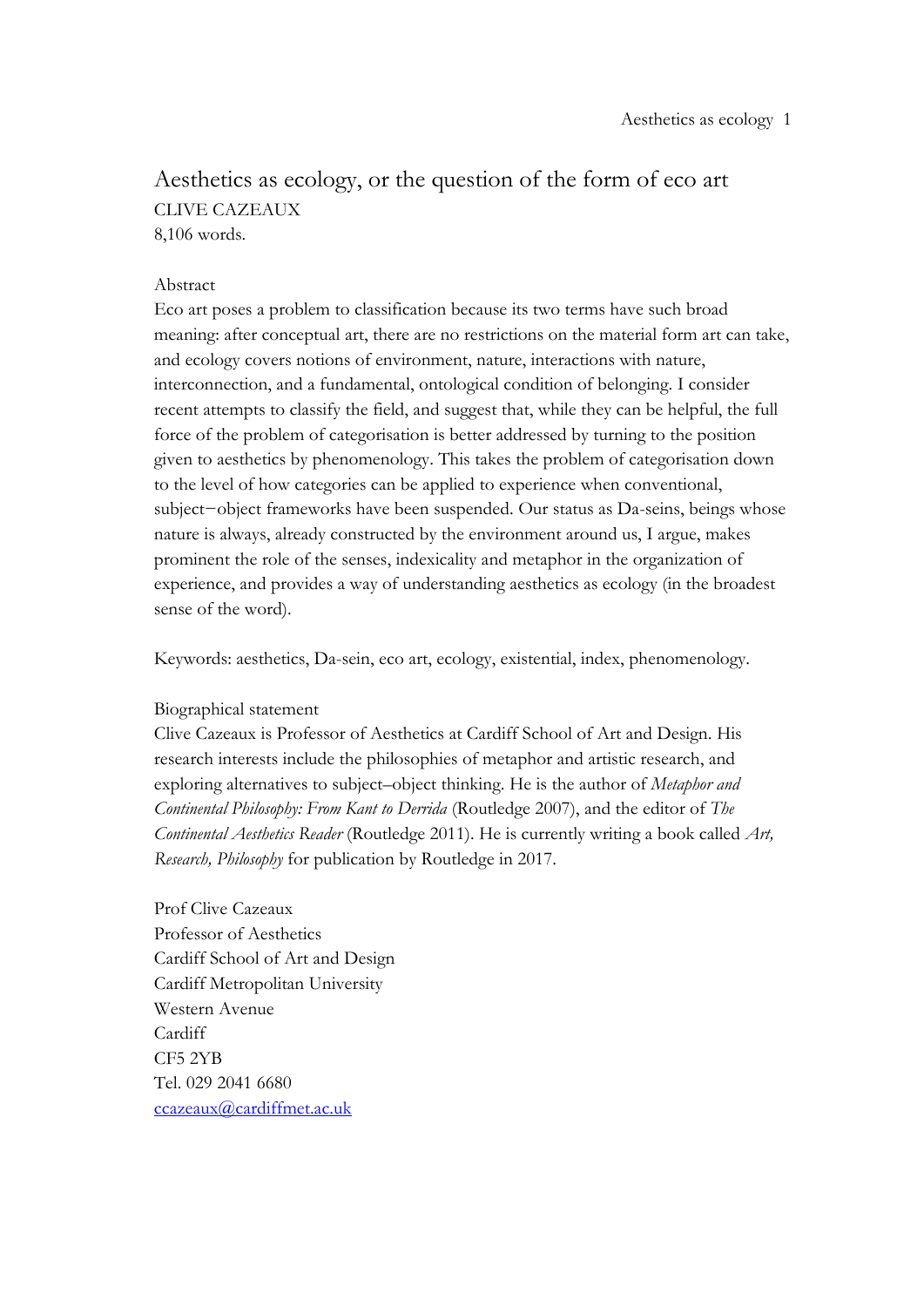# Aesthetics as ecology, or the question of the form of eco art CLIVE CAZEAUX

Although the origins of ecological art or eco art (I shall use the latter name from hereon) are relatively easy to identify, the full meaning and scope of the name are not so easy to determine. The emergence of eco art as a visual art form is arguably the result of a number of interrelated factors in the 1960s: American and United Kingdom countercultures, including disillusionment with government and material wealth; conceptual art's reaction against traditional aesthetic values, especially the artwork as a commodity; and the development of ecology as an empirical science, including a growing number of theoretical terms, such as 'ecosystem' and 'biosphere', that lent themselves to counterculture philosophy, and the publication in 1962 of Rachel Carson's book *Silent Spring*, a scientific study of the detrimental effects of pesticides on the environment, especially birds. More recently, fears regarding pollution, climate change, and environmental damage caused by the extraction of natural resources have made eco art more prominent as a form of critical response.

However, while it is possible to describe succinctly the conditions that gave rise to eco art, the forms that it has taken are manifold and pose a challenge to classification. Western visual art has always addressed the natural world, either as a portrayal of the kingdom of God, an exercise in representation or as the depiction of beauty in nature. The name 'fine art' was given to art that imitates the beautiful in nature by Charles Batteux in 1746, and the power to create beauty by *abstracting from* or *going beyond* nature became an expression of the genius or autonomy of art in nineteenth-century romanticism.1 But the combination of conceptual art and ecology's interest in the interconnections between organism and environment makes for a very different proposition. An art practice that is critical of traditional aesthetics and art-making practices, and open to adopting modes of expression and display from all forms of discourse, approaches nature *not to represent it* but *to work with it.* In sympathy with this openness, the natural world, once seen through the lens of ecology, stops being a static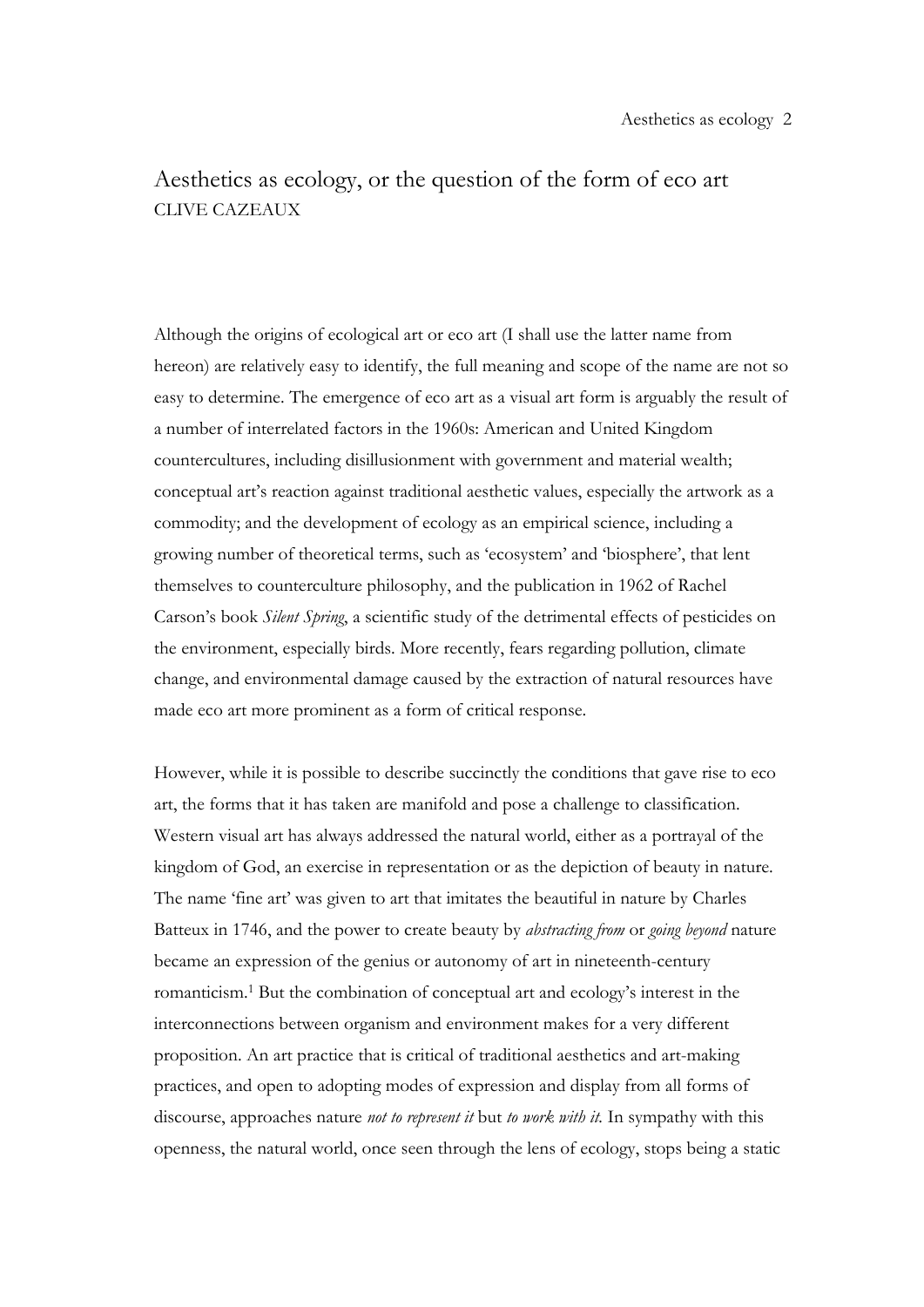object of disinterested appreciation and becomes a set of dynamic interconnections of which one is a part and which is open to cooperation. The potential for novel, critical and political expression and intervention is therefore immense.

In this chapter, I argue that 'art' and 'ecology' are terms with broad meanings which, when combined in the concept of 'eco art', create an overwhelming array of possibilities, and make the problem of categorisation fundamental to eco art. I consider recent attempts to classify the field, and suggest that, while they can be helpful, the full force of the problem of categorisation is better addressed by turning to the position given to aesthetics by phenomenology. This takes the problem of categorisation down to the level of how categories can be applied to experience when conventional, subject−object frameworks have been suspended. Drawing on phenomenology, I argue that our status as Da-seins, beings whose nature is always, already constructed by the environment around us, makes prominent the role of the senses, indexicality and metaphor in the organisation of experience, and provides a way of understanding aesthetics as ecology (in the broadest sense of the word).

## Recent attempts to classify eco art

Linda Weintraub, in her 2012 survey of eco art, acknowledges the variety of forms it takes and attempts to categorise them, not in the interests of identifying the essence of eco art but in order to display the vibrancy of the genre and '[to] facilitate compare-andcontrast analysis' (Weintraub 2012: xv). She suggests four 'banner' headings that are either addressed or adopted by eco artists – 'art genres', 'art strategies', 'eco issues', and 'eco approaches' – and which in turn subdivide into the following categories:

| art genres  | art strategies | eco issues     | eco approaches |
|-------------|----------------|----------------|----------------|
| paint/print | instruct       | energy         | conservation   |
| sculpture   | intervene      | waste          | preservation   |
| performance | visualize      | climate change | social ecology |
| photo/video | metaphorize    | technology     | deep ecology   |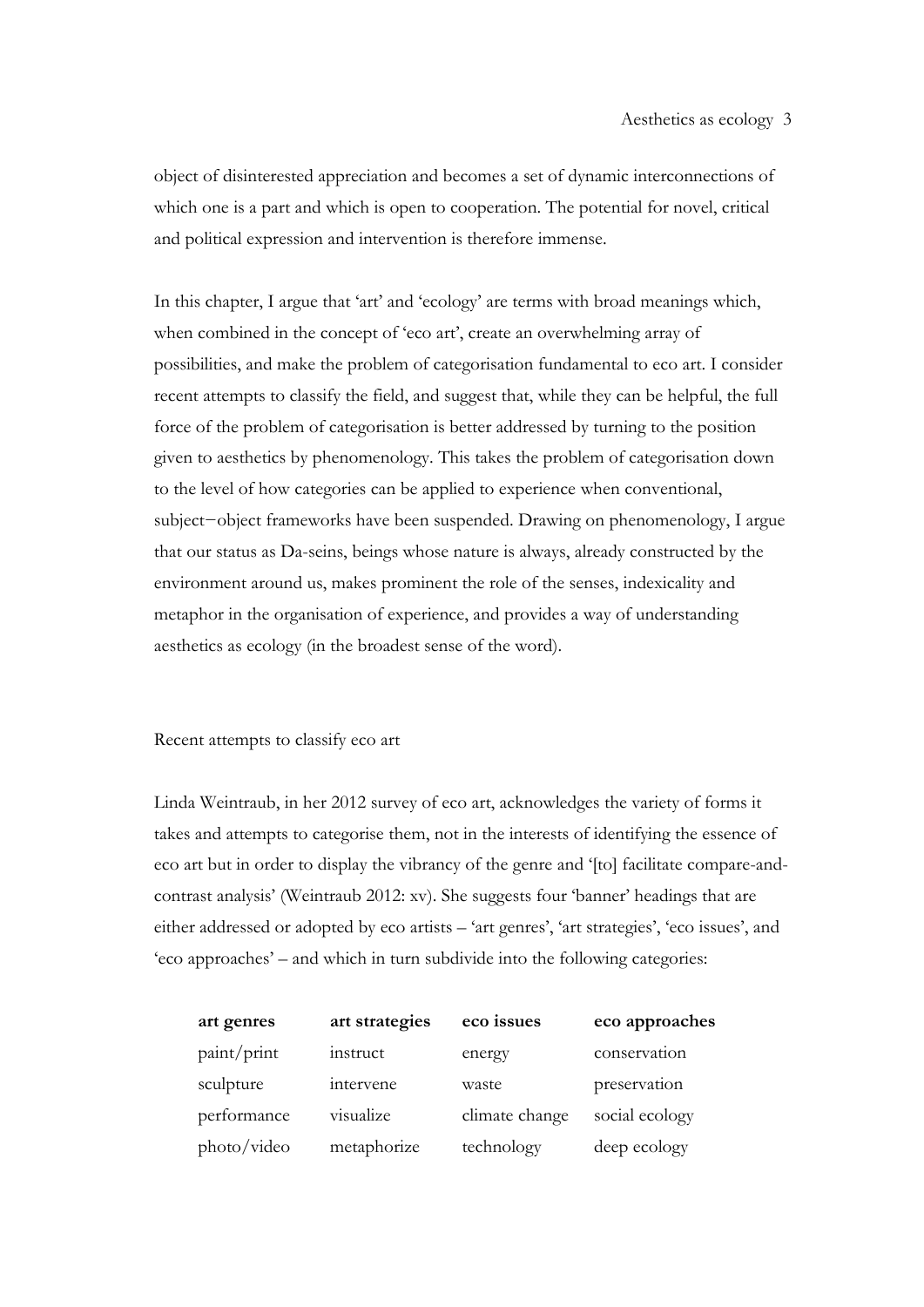| bio art         | activate    | habitat                        | restoration ecology     |
|-----------------|-------------|--------------------------------|-------------------------|
| generative art  | celebrate   | sustainability                 | urban ecology           |
| social practice | perturb     | resources                      | industrial ecology      |
| digital art     | dramatize   | chaos/complexity human ecology |                         |
| installation    | satirize    | systems                        | ecosystem ecology       |
| public art      | investigate | reforms                        | sustainable development |
| design          |             |                                |                         |

(Weintraub 2012: xvlii-xv)

The above is not a table but a matrix. It is not the case that each row represents a particular strand of eco art, i.e. Weintraub is not suggesting that sculpture intervenes in matters of waste with a view to promoting preservation. Rather, as a matrix, it enables her to show how a number of eco artworks address a range of issues through selected artistic strategies and, in so doing, adopt one or more eco approaches. Each of the forty-seven artworks that she discusses is prefaced by a 'schematic' diagram with lines linking all the categories that she thinks are demonstrated by the work. For example, *Greenwich Village Time Landscape* (1978-ongoing), the former 45 foot x 200 foot litterstrewn lot in downtown New York City transformed into a stretch of woodland made up of indigenous trees, flowers and grasses by Alan Sonfist, is schematised as: the art genres 'bio art', 'generative art' and 'public art'; the art strategies 'instruct', 'intervene' and 'celebrate'; the eco issues 'habitat', 'chaos/complexity', 'systems' and 'reforms'; and the eco approaches 'preservation', 'urban ecology' and 'ecosystem ecology' (Weintraub 2012: 111).

Other recent surveys of eco art offer different, less detailed categorisations. In *Art and Ecology Now*, Andrew Brown divides the terrain into works that: (1) visualise or call attention to ecological concerns; (2) develop through a cooperative relationship with an environment or use it as source material; (3) emerge as a result of research into physical or environmental processes; (4) critique humanity's manipulation of the planet's resources; (5) offer solutions to environmental problems; and (6) change or transform environments through 'radical interventions that have a direct impact on local and global ecosystems' (Brown 2014: 218). Although he is not explicit about them as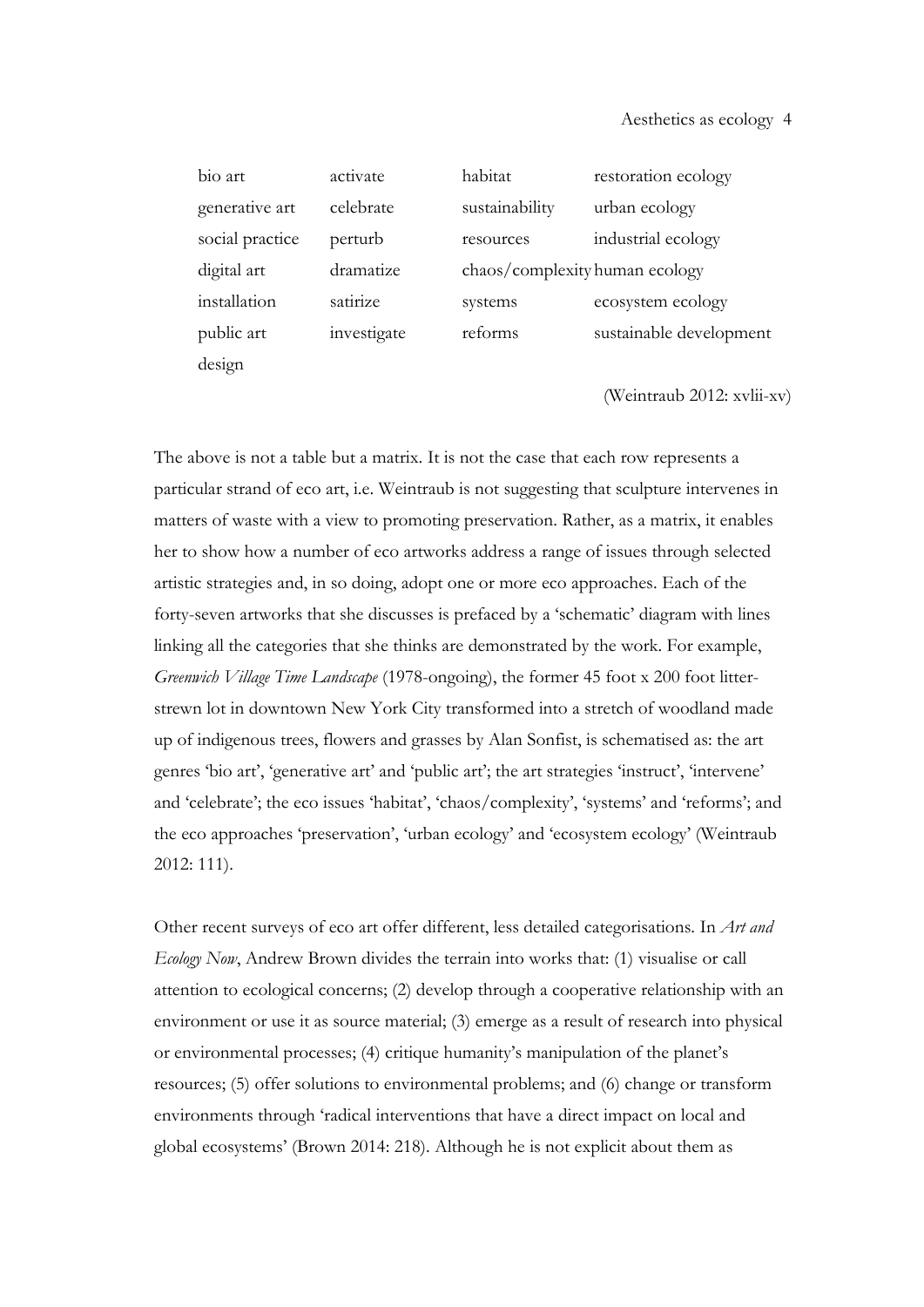groupings, the chapter titles used by Malcolm Miles in his *Eco-Aesthetics: Art, Literature and Architecture in a Period of Climate Change* effectively indicate the five areas where he thinks eco-aesthetics creates new meaning and sensibilities: (1) 'ruins and catastrophes'; (2) 'regressions and reclamations'; (3) 'representations'; (4) 'interruptions'; and (5) 'cultures and climate change' (Miles 2014). 'Representations' is possibly the one area that is additional to Weintraub's and Brown's taxonomies in Miles's account. It is the acknowledgment that aesthetic practices can complicate the representation of nature, for example, the out-of-context use of the Fibonacci pattern found in sunflower seedheads by Peter Randall-Page's almost three metres high, granite sculpture *Seed* (2007) (Miles 2014: 124). On a more critical note, Timothy Morton asserts that art focused on ideas connected with the environment has nothing to offer ecology, and 'will cease to exist at some point in the history of ecological though'. Eco art, he adds, is 'an art of "whateverness"' and aesthetics 'is full of emptiness – gaps and openness – rather than being a solid, plastic thing' (Morton 2010: 104–5). This is part of his project to make ecology a matter not of nature but of having connection and coexistence as the basis of thinking (Morton 2007, 2010). To be ecological as an expression of coexistence, Morton suggests, eco art should emphasise: (1) 'automated processes such as evolution'; (2) consciousness of our condition as interconnected beings; and (3) the 'ruthlessness' with which mathematics and science model nature as a resource (Morton 2010: 105).

In the categories of eco art offered by Weintraub, Brown, Miles and Morton, there are many overlaps, but also some differences, especially (and unsurprisingly) as a result of Morton's reorientation of ecology. It might seem ironic that art's engagement with ecology, an approach to the world that focuses on relationship, should require such efforts of classification, especially if one associates classification with the isolation of objects in containers or the bringing of particulars under a universal. But none of the authors is presenting their accounts as a definitive set of essential categories. Rather, they are simply providing critical studies that offer pathways through and comparisons across what might otherwise be a diffuse and diverse terrain. So what's the problem?

According to Garrard, the challenge for ecocriticism is 'to keep one eye on the ways in which "nature" is always in some ways culturally constructed, and the other on the fact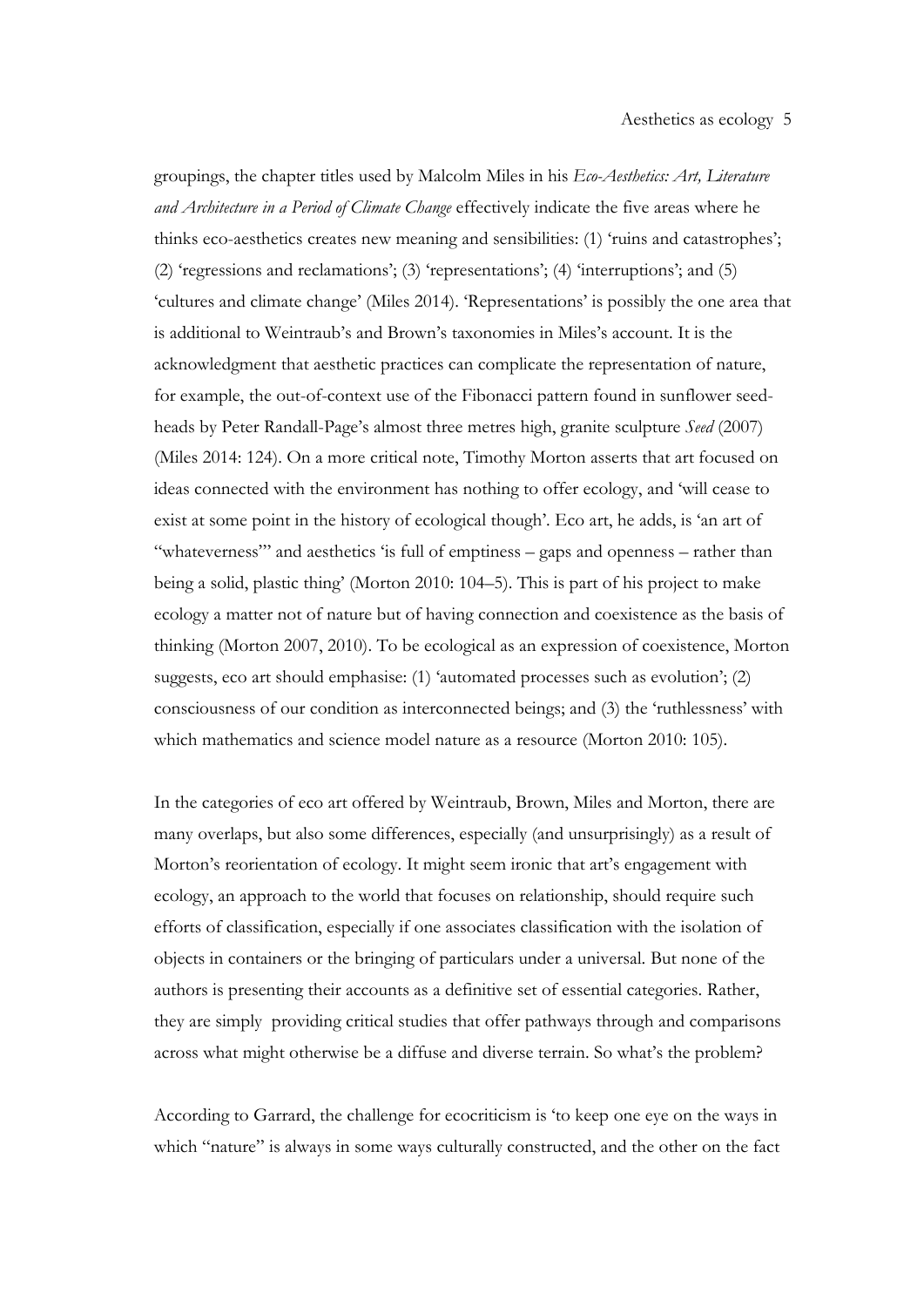that nature really exists, both the object and, albeit distantly, the origin of our discourse' (Garrard 2012: 10). The rub here, between one eye and the other, is the question of how we apply categories to reality, for even though reality exists independently of us, the way in which we categorise it affects the way in which we interact with it and, in turn, the forms and appearances that it presents to us in response. Ecocriticism is therefore an attentiveness to the power of categories to shape and form what is real, and a calling attention to the responsibility that comes with that power. In terms of the challenge posed to classification by eco art, this is not just a question of finding categories with which to cut up the cake of eco art, but rather a matter of recognising how art and ecology intersect as domains whose scope is entirely open, and the scope for possibility that this creates. Instead of picturing them as domains, which implies a region that is circumscribed or defined, it might be better to think of them as horizons of possibility: conceptual art as a form that rejects art historical genres and seeks to appropriate other, non-artistic objects and discourses, and an ecological perspective that views the world not as an object to be depicted but as a set of relations to be worked with. It is not that I think that the categories offered by Weintraub et al. are inadequate to the task of defining the various aspects eco art can present. My point is that when one considers the possibilities that are open within conceptual art, and the possibilities that are available through exercising nature's joints, and that the two sets of possibilities will multiply, then eco art *as the intersection where the multiplication occurs* becomes the state of constantly having to look to the categories one is reaching for, to check the categories that are introduced whenever a medium, technology or physical process is adopted, and to assess what categories might be brought to the work through audience perception and interpretation. This might imply a state of always being on one's guard with regard to how one thinks, acts, or judges, and how others do the same, but it seems to me that this is the kind of attentiveness implied by Garrard's description of the challenge of ecocriticism. What I am arguing here, and adding to the list of qualities identified by Weintraub, Brown, Miles and Morton, is that eco art has the requirement of attentiveness to categorisation at its core.

The meaning of 'ecology'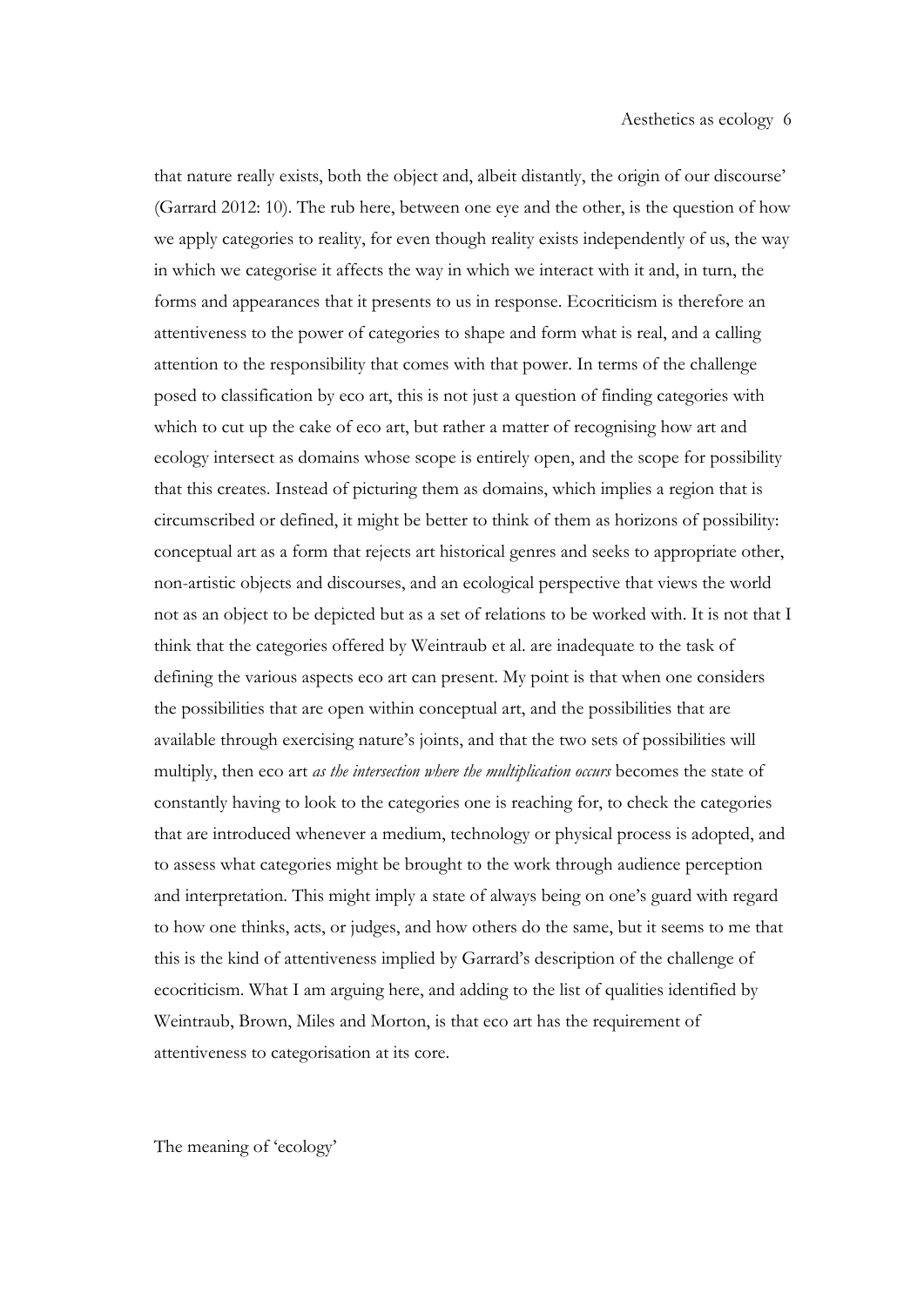The first step towards glimpsing the possibilities that occur at the intersection between art and ecology is to clarify the meaning of 'ecology'. In one sense, it is the name of the scientific study of the relationship between organisms and the environment in which they are set, as coined by Ernst Haeckel in his 1866 book, *General Morphology of Organisms* (Haeckel 1866). (Ideas of interconnections between organisms and their environment predate this, for example, observations from Charles Darwin and Karl Möbius (to name but two) in the nineteenth century, and ultimately from the Greek philosopher Theophrastus (372–287BC), a contemporary of Aristotle.)3 However, the idea of interconnections between organism and environment can have the effect of turning 'ecology' into the care and consideration of organism and environment as things that are perceived to occur 'out there', in 'Nature with a capital N'. The danger is that the focus is on environment (with networks of organisms) *as something that surrounds us* and which is therefore in some sense distinct from us, when it is arguably *the nature of relationship per se*, including the relationships formed by the way humans think about the world, that is equally deserving of attention. This is emphasised by Keller and Golley who define ecology as the thesis that 'the essence or identity of a living thing is an expression of connections and context' (Keller and Golley 2000: 2). As indicated above, the concept of 'Nature with a capital N' is challenged by Morton. Ecological thinking, he writes, 'has set up "Nature" as a reified thing in the distance, under the sidewalk, on the other side where the grass is always greener, preferably in the mountains, in the wild', when it should be a way of thinking in which every thought has coexistence and interconnection as its foundation (Morton 2010: 8).

The idea that ecology might be interpreted not so much as a study of relationships in nature but as a theory of thinking or of being finds some support in the original meaning of the word. It is derived from the Greek *oikos*, meaning 'house', 'dwelling place', 'a place where I feel at home', 'a place where I belong' (Keller and Golley 2000: 7–8). On this basis, 'ecology' might be translated as the logic of belonging. One example of a philosophy that makes belonging a theory of being is Heidegger's phenomenology, in which human being is defined as a Da-sein, a 'being-*there*', with the crucial message being that any reference to a human being has to include the environment, the there-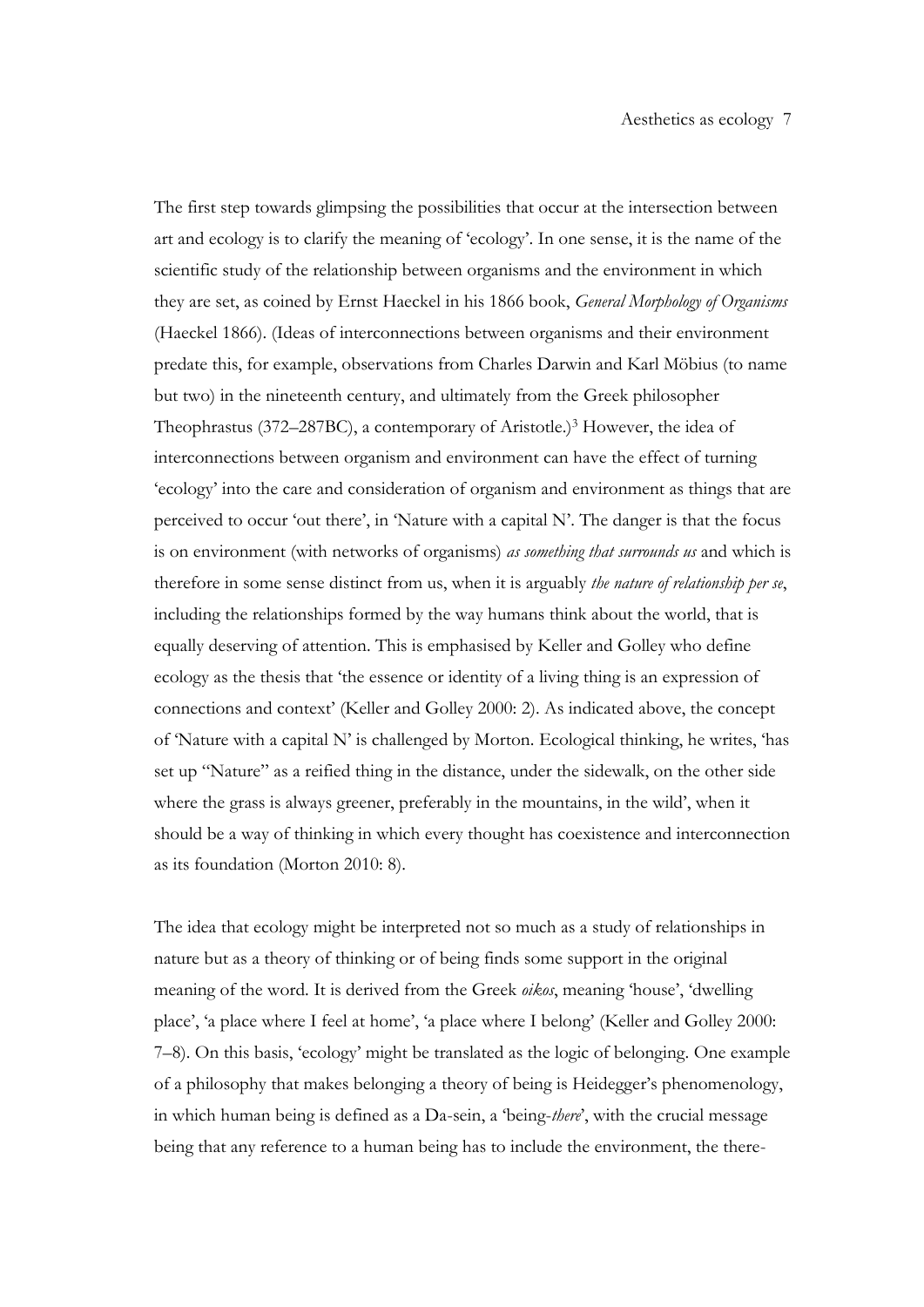ness, of which they are a part (Heidegger 1996). <sup>4</sup> The philosophical impact of human being conceived as a Da-sein is that it opposes the Cartesian tradition of referring to the human being as a self-contained subject set against the world as a series of objects, and affirms that any identification of so-called human action has to acknowledge its embeddedness in and indebtedness to the conditions that surround and enable it. This might sound close to deep ecology, the thesis, introduced by Arne Naess, that mainstream ecology is anthropocentric, preoccupied with projects that are tied to human welfare or concepts of nature, e.g. preserving biodiversity and conserving wilderness, and therefore 'shallow' (Naess 1973). This is Morton's criticism also. He in fact acknowledges that he is joining this critical heritage, and at one point considers his approach to be '*really* deep ecology' (Morton 2007: 197-205, emphasis added). One deep ecological response has been to draw upon Heidegger's immersion of the human subject in the world as a way of ensuring that humanity is not privileged. However, I would want to argue that Heidegger's relevance for ecology goes beyond dispersing the human subject within nature or the world. This, after all, still hangs onto the concept of nature or world as an outside. Rather, the full force of what I am calling his logic of belonging can be found in the implications which Da-sein has for the way experience and the senses are understood, and specifically the way in which they might occur as forms of care (*Sorge*).5 Experience – not just human, although admittedly this is Heidegger's focus – is shown to occur not as the *having* of impressions (the dominant view supported by empiricism and capitalism) but as an opening onto a range of possibilities made available by a set of prior conditions, e.g. a certain conceptual framework, a certain kind of body or apparatus in a certain setting, in such a way that attribution to a subject and to an object is impossible. This is a form of care in the sense that what is experienced does not simply occur as an object that I can throw away or walk away from, but as an abiding part of the network of interests and concerns that defines 'my' being in the world (with 'my' in inverted commas to highlight the way in which subject–object language succeeds in reasserting itself).

The concept of 'belonging' is active in two senses here: it affirms that I as a Da-sein belong to the world in such a way that attribution of what belongs to the world and what belongs to me cannot be made. In the first sense, it is the assertion of an ontology,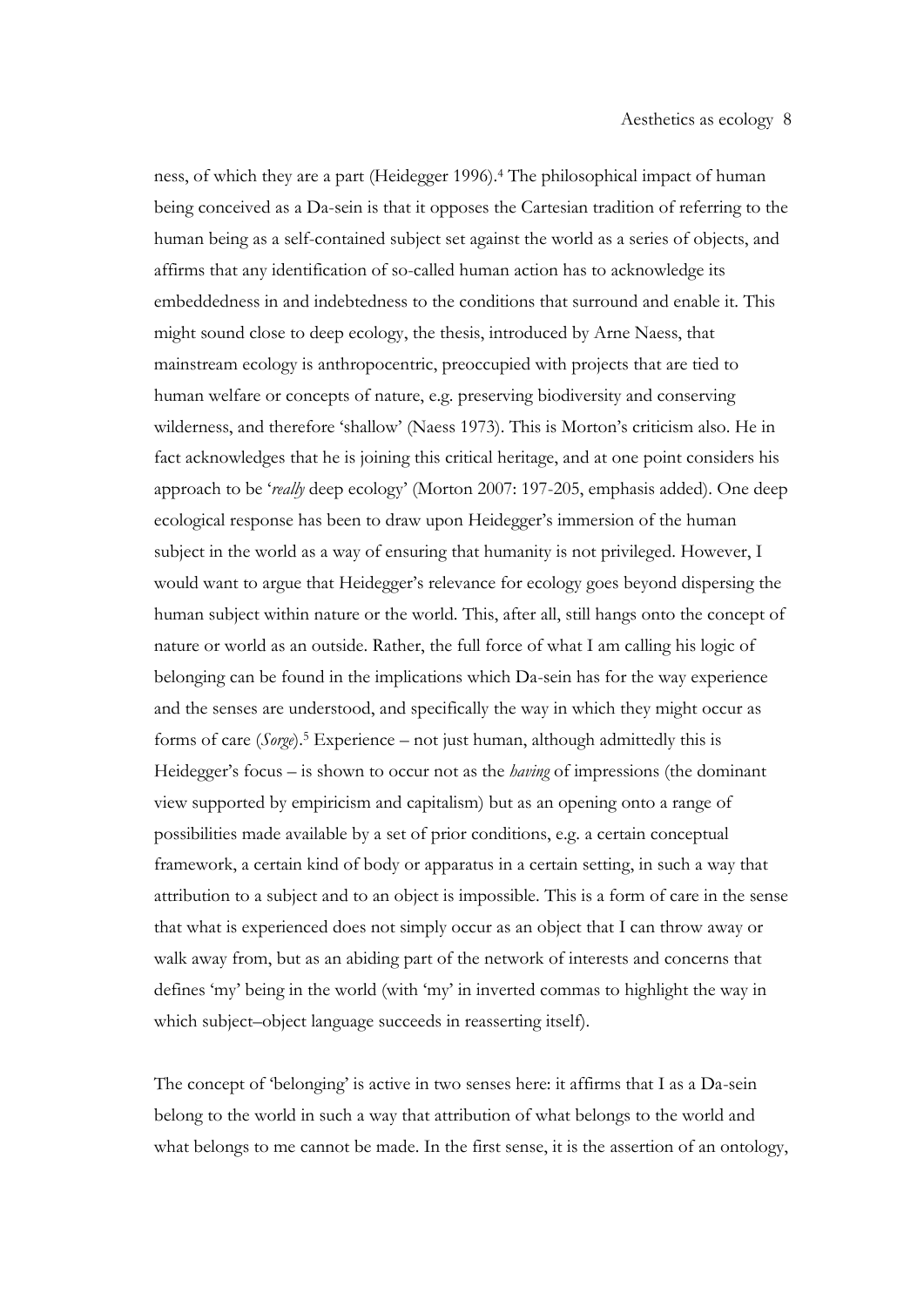an expression of the fundamental nature of being as a state of immersion and entanglement that resists acts of separation and isolation. In the second, it is a component in an already-established object-centred ontology, assisting in acts of apportioning properties to one object or another. Heidegger's philosophy promotes the former, and seeks to question the latter. Although this might sound as if it makes descriptions of experience more problematic than familiar, straightforward, subject– predicate statements allow, it is just the kind of disruption to thought and language that is needed if ecology is not merely to be filed under 'environmentalism', and if ecocriticism is to call attention to the responsibility that we have for organising, categorising and, ultimately, perceiving 'nature' or reality the way we do. It turns ecology into a form of ontology, a way of thinking about the structures and divisions that organise reality and, as such, narrows the gap between ecology and ecocriticism. Although my position draws upon Heidegger, I shall not offer any detailed exposition of his phenomenology in this chapter. However, I do give an account below of how his thinking bears upon the nature of expression in eco art.

Ecology then has a range of meanings: environment, relationships between organism and environment, thinking, and being as interconnection, coexistence and belonging. If we expected a study of the possibilities between art and ecology to be simply a matter of considering those between art and environment, then we were wrong: the study has suddenly become a lot broader and a lot more complex. One point has been clarified though. There can sometimes be uncertainty over the divisions or overlaps between eco art, environmental art and land art. What distinguishes one from the other, if anything? While the latter two declare a focus on the territory or conditions addressed by the art or in which the art is set, the range of meanings of 'ecology' confirms that eco art has a much wider, more uncertain and almost bewildering range of possibilities. The bewilderment is on two accounts: (1) art can be anything, and (2) in its engagement with ecology, it can potentially open onto anything from a relationship with an environment or a state of interconnection to a state of being situated in the world or a question of the conditions which enable the perception of reality. It has to be asked where this leaves us with the challenge of ecocriticism I took from Garrard as a preface the question about art and ecology, namely: the challenge 'to keep one eye on the ways in which "nature" is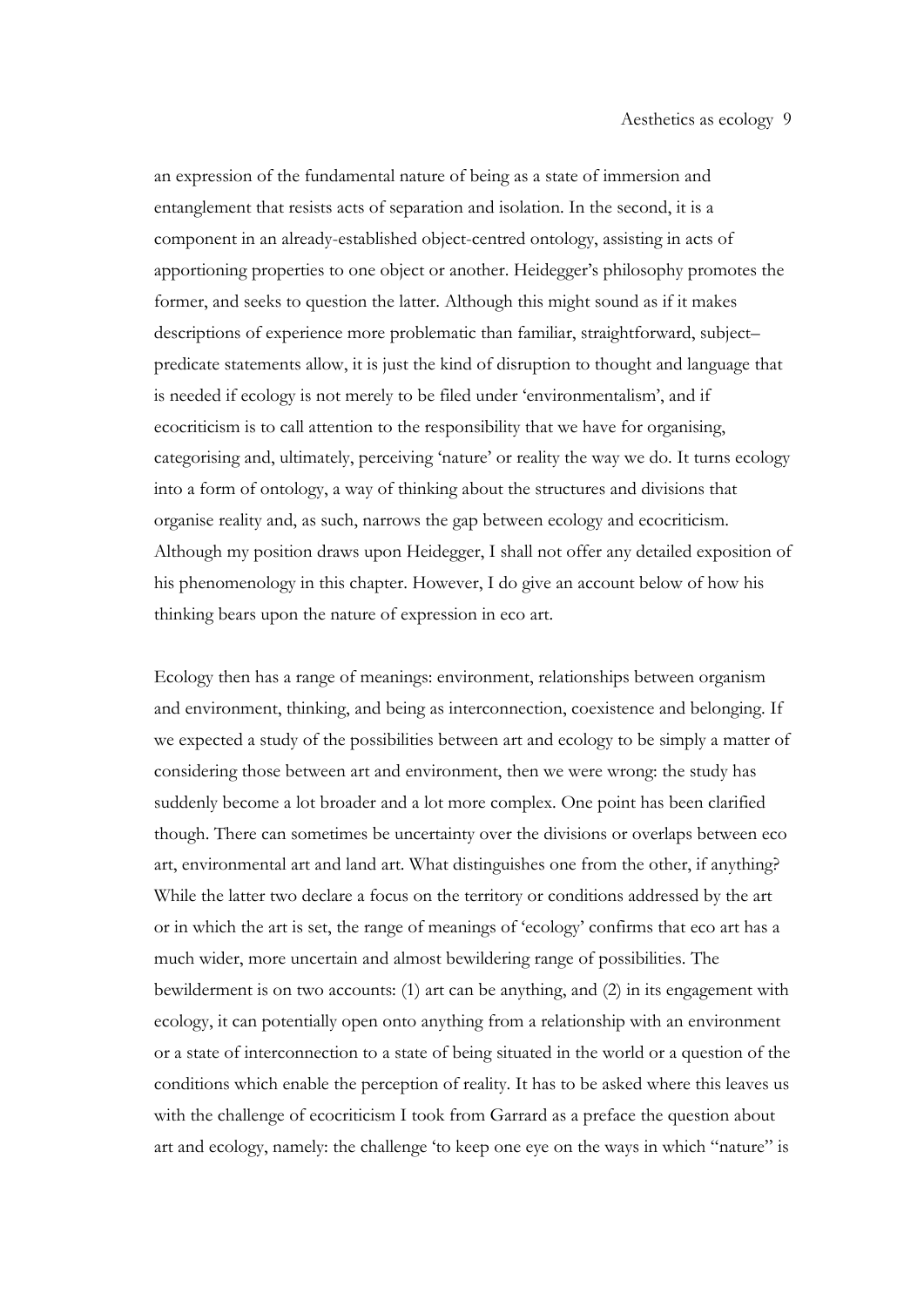always in some ways culturally constructed, and the other on the fact that nature really exists, both the object and, albeit distantly, the origin of our discourse' (Garrard 2012: 10). Am I now suggesting that ecocriticism has to keep additional eyes on ecology as concepts of relationship, thinking, belonging, etc.? No, my expanded list of definitions does not mean that Garrard's challenge is too narrow and that more ecocritical eyes are needed, for there is a lot of Heidegger in his formulation of the challenge. Although he refers to 'nature' (admittedly in inverted commas), the emphasis he places on attentiveness to its construction and its independent existence is a fair summary of the situation we are in according to phenomenology as regards the responsibility we have for how the world makes itself manifest.

The suggestion that the relationship between art and ecology leads to a bewildering array of possibilities is understandable, and some might find it reasonable, but it is arguably unhelpful in that bewilderment does not indicate a line through the confusion to a conclusion or a position on the nature and scope of eco art. Of course, this could be the conclusion: both concepts possess an openness or a flexibility to the degree that, when combined, no single, clear position on the nature and scope of eco art is possible. I stated above that eco art has at its core the need to consider how categories are applied to it, and the survey of the broader meanings of ecology mean this need is now even greater, to the extent that eco art faces an existential crisis: it is without any essence or nature that it can turn to for guidance on how it might proceed. Any attempt to offer a taxonomy of the subject is in danger of giving the impression that field has been scoped and classified, and needs to assert that the categories offered are provisional and intended to aid study through comparison and contrast, which is what Weintraub does in fact (Weintraub 2012: xv).6 We also cannot turn to art as the source of any nature that might offer some determination. After conceptual art, the contemporary artist cannot rely upon the traditional decisions made by the histories of medium, form, and style to determine the content and development of their work. Instead, any *aspect of* or *object from* or *attitude towards* life, including material or virtual possibilities, interactive technologies, and historical, theoretical and social contexts, is open to the artist.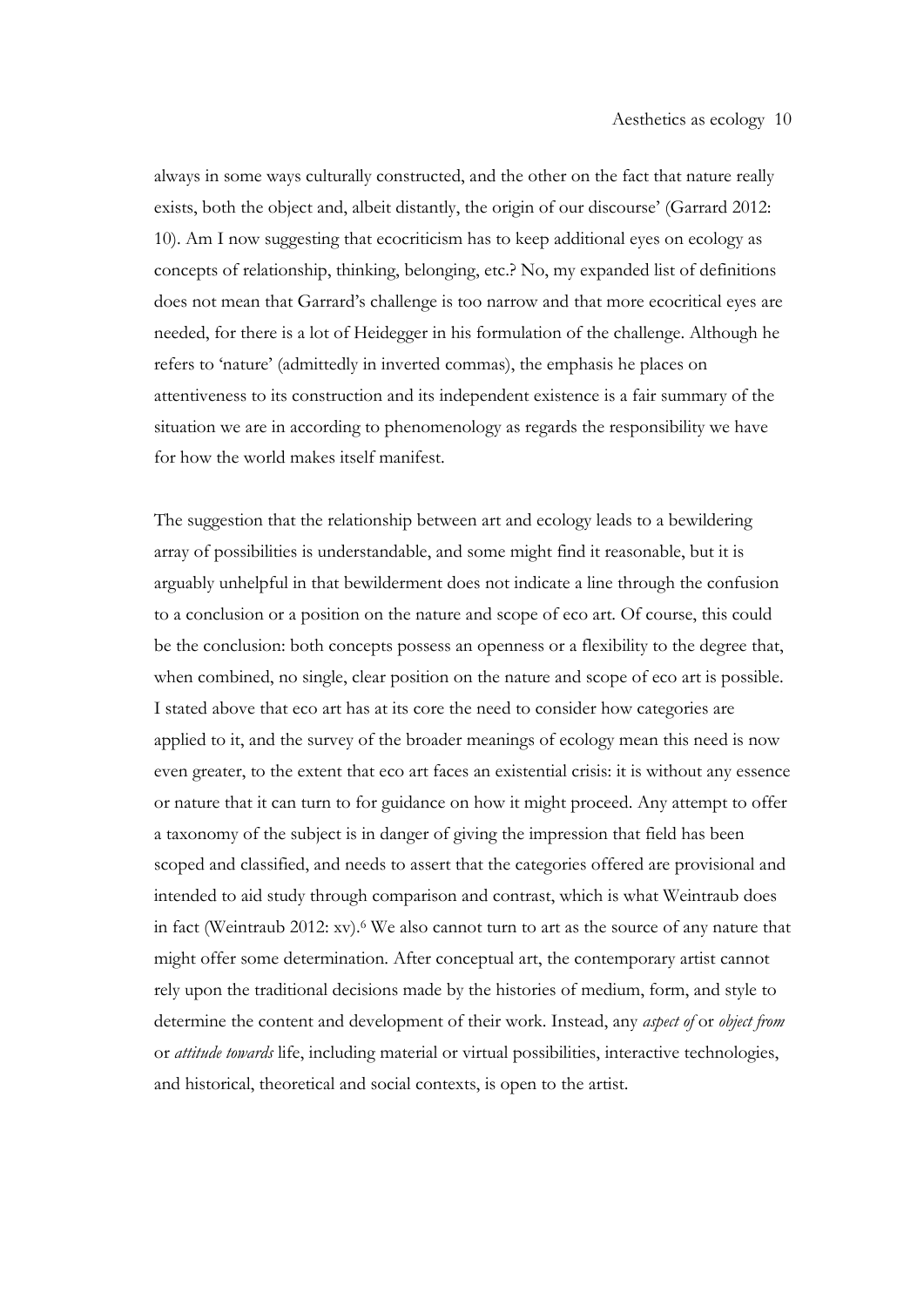#### An aesthetic response to an existential question

But I think the hollowing out of meaning is a constructive outcome. It demonstrates that the choices we *make*, whichever words, materials, technologies or contexts that we *reach for*, will be significant in that they introduce a set of concerns for exploration. The value structures that govern the definition of art and the portions of nature that warrant ecological attention have been overturned. What could be a greater indication of the potential of eco art than the realisation that any item in the world, no matter how seemingly insignificant, can be the ground for artistic, ecological enquiry? While this presents existential crisis as a positive philosophical development, it still leaves us in the dark as to how an eco art project might proceed. The existentialist answer is to recognise that Da-sein is a being-*there*, a being surrounded by conditions that are always, already active and underway. The problem is *not mine alone*, where '*mine*' is taken to refer to what belongs to an isolated, disembodied Cartesian mind looking for the way out of a philosophical minefield. Instead, as a Da-sein, a being who is in part constituted by the materials, technologies, and communities that surround me, directions will be proposed by possibilities *that occur to me,* not in a casual, momentary, thought-bubble way, but in the sense that thoughts, observations and *concerns* impress themselves upon me. 'Concerns' is italicised because it is one of the alternative translations of *Sorge,* care, in Heidegger's philosophy. It is not meant in the sense of a set of problems, although this is not excluded, but in the sense that my being is a state of active engagement with my surroundings and what the surroundings make possible. It is not that there is a first a self who then looks for objects to interact with. Rather, my being as a Da-sein is the condition of being caught up in the materials, technologies, and communities that surround me, e.g. a body, the senses, contact with other beings and objects, structures that provide warmth and shelter, etc. The point is implicit in the wording of the first sentence in this paragraph: 'the choices we *make*, whichever words, materials, technologies or contexts that we *reach for*, will be significant in that they introduce a set of concerns for exploration'. 'Make' and 'reach for' affirm that, in choosing a course of action, our action can only happen because words, materials, technologies, etc., surround us and sustain us, and are there to enable and articulate the action.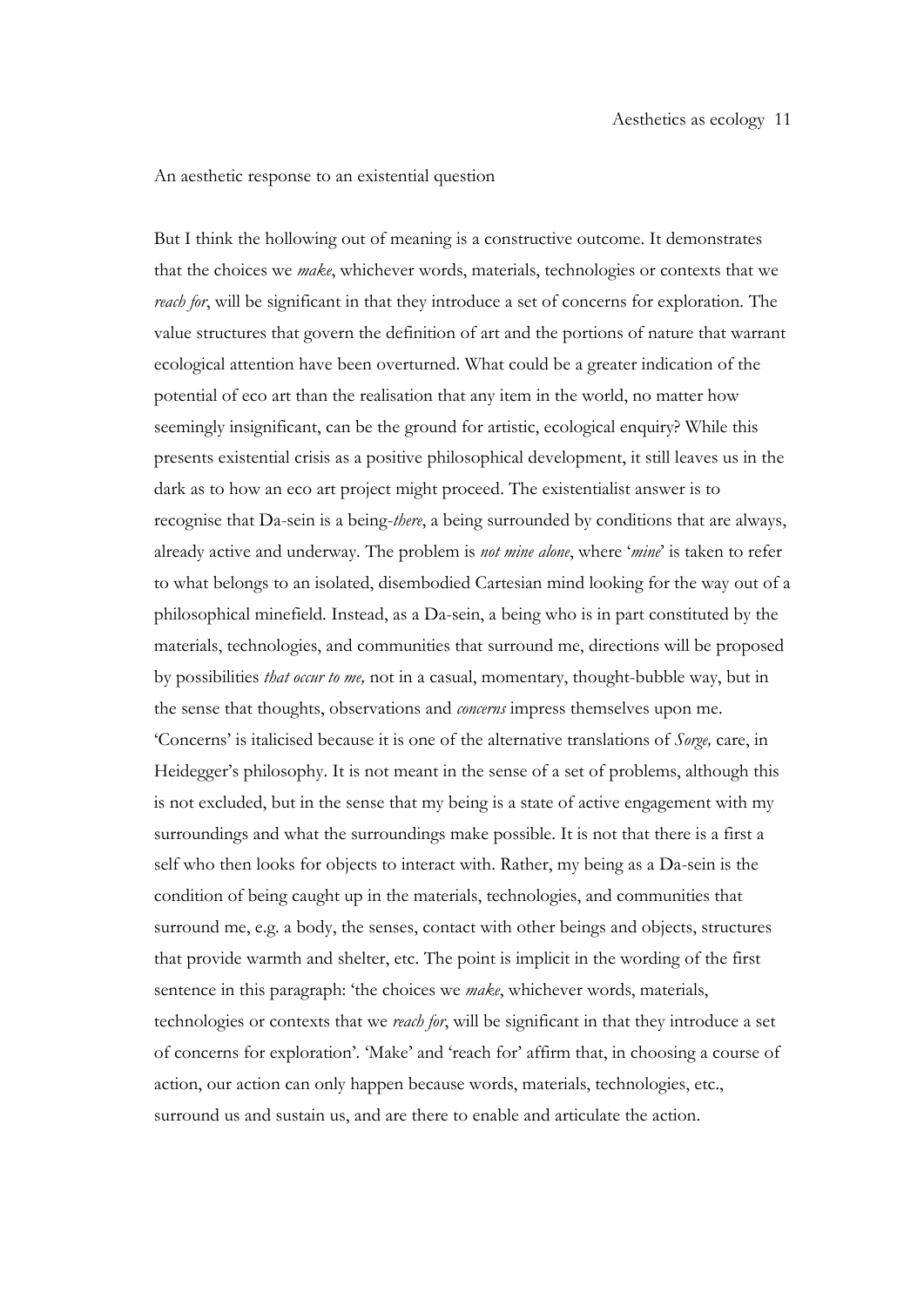This is where the concept of the aesthetic is crucial. The materials, technologies, and communities that surround me, are aesthetic, not in the eighteenth-century sense of beauty but in the original, ancient sense of what is made manifest through the senses, the body and technology; every thing has to appear, to adopt a form. This ancient meaning has been reclaimed by phenomenology as part of its project of challenging the modern subject–object divide. It is all too easy to resort to conceptualising the senses as channels with a receiving consciousness at the end of them, but with the subject–object divide put in question, phenomenology seeks to characterise them in terms more fundamental and ontological than mere reception. From a Heideggerian perspective, the surface of the desk at which I am sat, as I perceive it, is not mine, is not a sensation or an experience that I possess, but a care or concern in as much as it forms part of the layout of the environment in which I am situated and in which action is immediately possible. It might be useful to talk in terms of an aesthetics of care. I am not thinking of the aesthetic properties that might accompany what we ordinarily understand by care, e.g. looking after one's family, neighbours, friends, possessions, but instead the idea that those parts of life that are open, meaningful and important to us are also those that we see in detail, that take on many diverse forms, that are manifest in a variety of ways. When we look closely, what might first to appear to be one thing goes on to become two, four, etc.

Given the possibilities that are open between art and ecology, I am suggesting that our condition as Da-seins, beings who are situated, for whom the world is made manifest in the form of cares or concerns, offers an answer to the question of how we might understand the nature and scope of eco art. If I am an artist, I will want to make some*thing*, and that thing won't be an object or event that comes out of nowhere or ends up residing in a vacuum, but will be nestled within a network of interests and concerns, including contender materials and technologies, and the discourses which surround them. In choosing an area for attention, all these elements have the potential to be opened up and transformed in ways that turn what originally seemed remote or beyond care into something surprising, that takes on a new appearance, with the capacity to become a care or a concern for the viewer. This happens as an extension of the aesthetics that I have already described, i.e. what is made manifest through the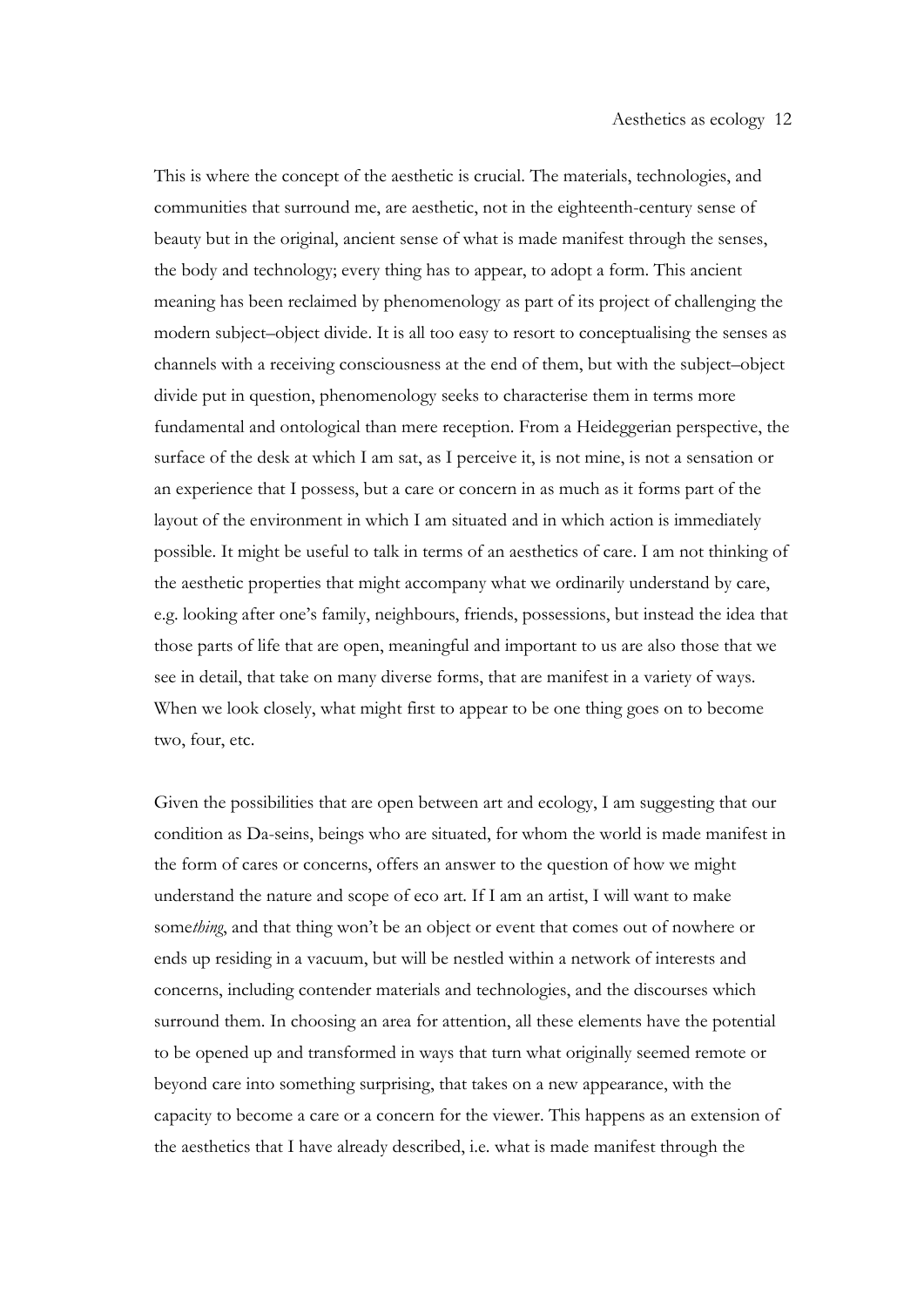senses, the body and technology. It is a process I think of as 'interested signification': 'interested' because an interest or concern is present, and becomes a cognitive filter that informs interpretation of an artwork, and 'signification' because all objects and appearances have the capacity to signify and evoke, more often than not in terms that go beyond an initial or familiar understanding. Three ideas from the history of aesthetics are active here: (1) *the particularising effect of the senses:* when looked at closely, in detail, all concepts and subjects have particular sensory forms that go beyond any customary, general or remote understanding of them; a concept is something which is applied, and when pictured or turned over in one's mind prior to application, will invariably involve a colour or sound or shape or situation; (2) all objects, materials and technologies have what Peirce terms '*indexicality*':<sup>7</sup> the capacity to leave impacts and traces in ways that are surprising as a result of the causal interaction they have with one another, meaning they can present appearances that prompt them to be seen and possibly cared for in a new light; and (3) *metaphor:* the interaction between the concepts, the sensory forms (1), and the indexical expression (2), creates the opportunity for metaphor, in which each side is revivified by the other, offering more ways in which what was originally overlooked or perceived as remote becomes surprising.8 If eco art can draw upon an infinite range of possibilities, then its ecological or political or philosophical value as art is that it seeks to create openings, alignments, intersections, redirections, etc., that allow what are customarily regarded as 'take them or leave them' objects, i.e. they are ultimately *dis*regarded, instead to be cared for, to become *concerns* within the Da-sein of the viewer in the phenomenological sense, i.e. prospects wherein the viewer sees qualities they hadn't recognised before, and becomes inclined to consider them further. The movement from 'object' to 'care' is ecological in the phenomenological sense, for it encourages an understanding of perception that departs from the subject–object model. It could also be considered ecological in the 'environmental' sense, because it is arguably perception of the world in terms of objects that are not mine, that are expendable, whose fate is of no concern, that plays a major part in environmental destruction and neglect.

Example 1: melting glaciers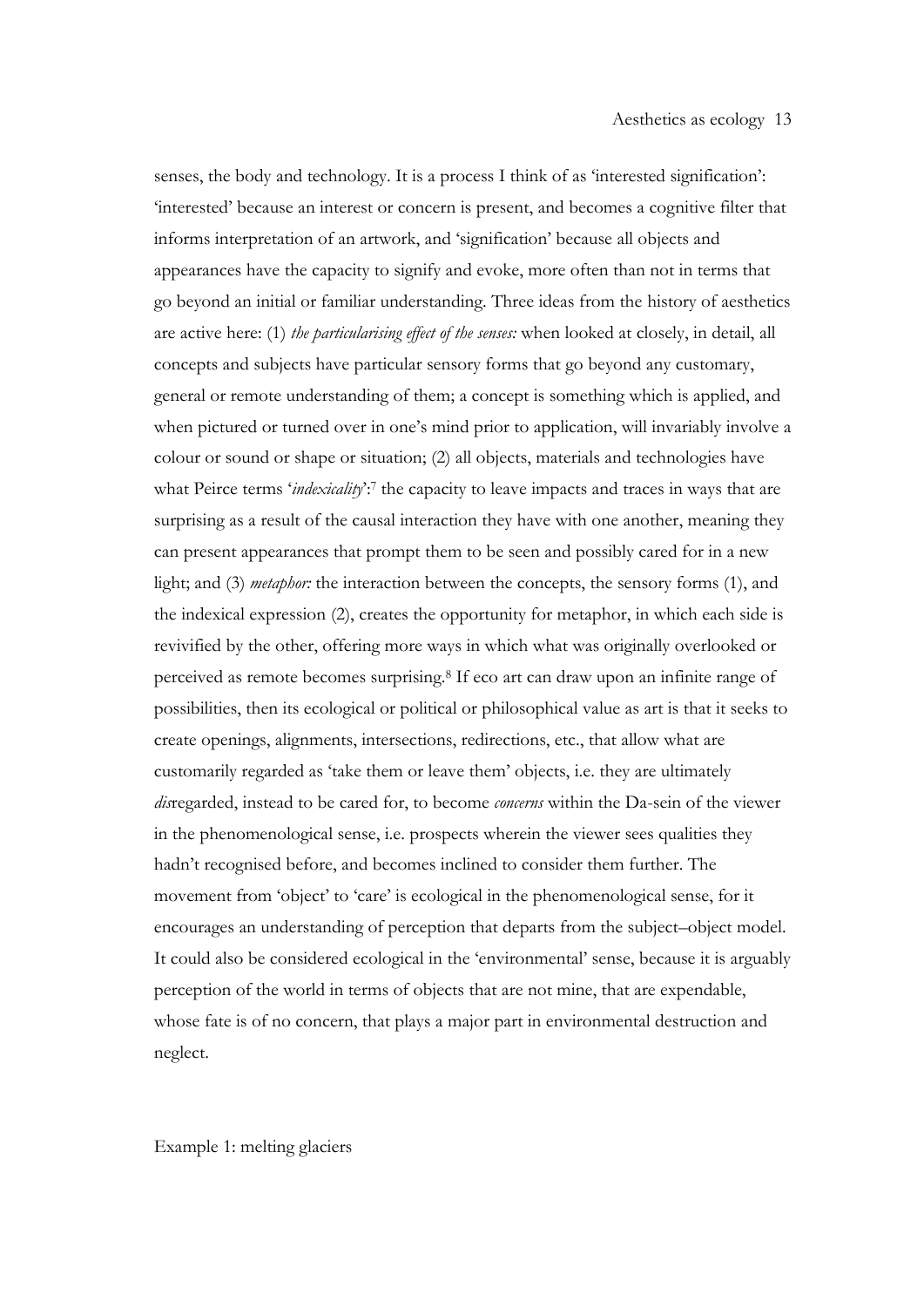Let us look at two examples of interested signification. Two will be helpful, I think: one to indicate how my aesthetics of ecology can critique and present alternative possibilities in response to a work that is already considered eco art; the other to show how an artist might start given the infinity of possibilities available. An advantage of the first example is that the presence of a familiar environmental cause allows me to show how my aesthetics of ecology presents an expanded notion of the form that eco art can take. It also allows the technical terms in my aesthetics of ecology to be exercised in a context where questions of the scope of art and environmental concerns are already underway.

If one wanted to make work in response to melting glaciers, where or how would one position oneself? Does one offer a recognisable representation of a glacier or show physical properties at work through the causal, indexical trace marks that they might leave? Which technologies and which modes of presentation would one use? In Katie Paterson's installation *Vatnajökull (the sound of)* from 2007-8, a recording of the sound of a melting glacier is made available to people if they phone a number that is presented in white neon on a gallery wall (see figs. 1 and 2). An excerpt from the recording can be heard via Paterson's website (Paterson 2008). Although we have a general sense of what 'melting ice' signifies, when it is experienced directly, in the particular, it turns out it does not have a single, fixed identity. Rather, the appearances it presents *depends upon the interested signification through which it is encountered.* The melting ice first becomes a series of particular creaking, cracking, trickling sounds that are audible at the end of a phone. This is the first, sensory aspect of interested signification. It is debatable whether a second, indexical aspect is present. An indexical sign, according to Peirce's definition, functions not through resemblance (e.g. a portrait) or convention (e.g. 'red' to signify 'stop') but through causal connection, e.g. smoke indicating fire. Arguably the sound of a melting iceberg is indexical in that the sound does not *resemble* the ice. The resemblance–index distinction is tied strongly to visual signification. The fact that the sound recording heard through the phone approximates to the sound as heard directly suggests that manipulating the power of ice or sound to have a causal impact elsewhere was not one of Paterson's intentions. But the strength of the work lies in the metaphor it creates between melting ice and a phone call, the third aspect of interested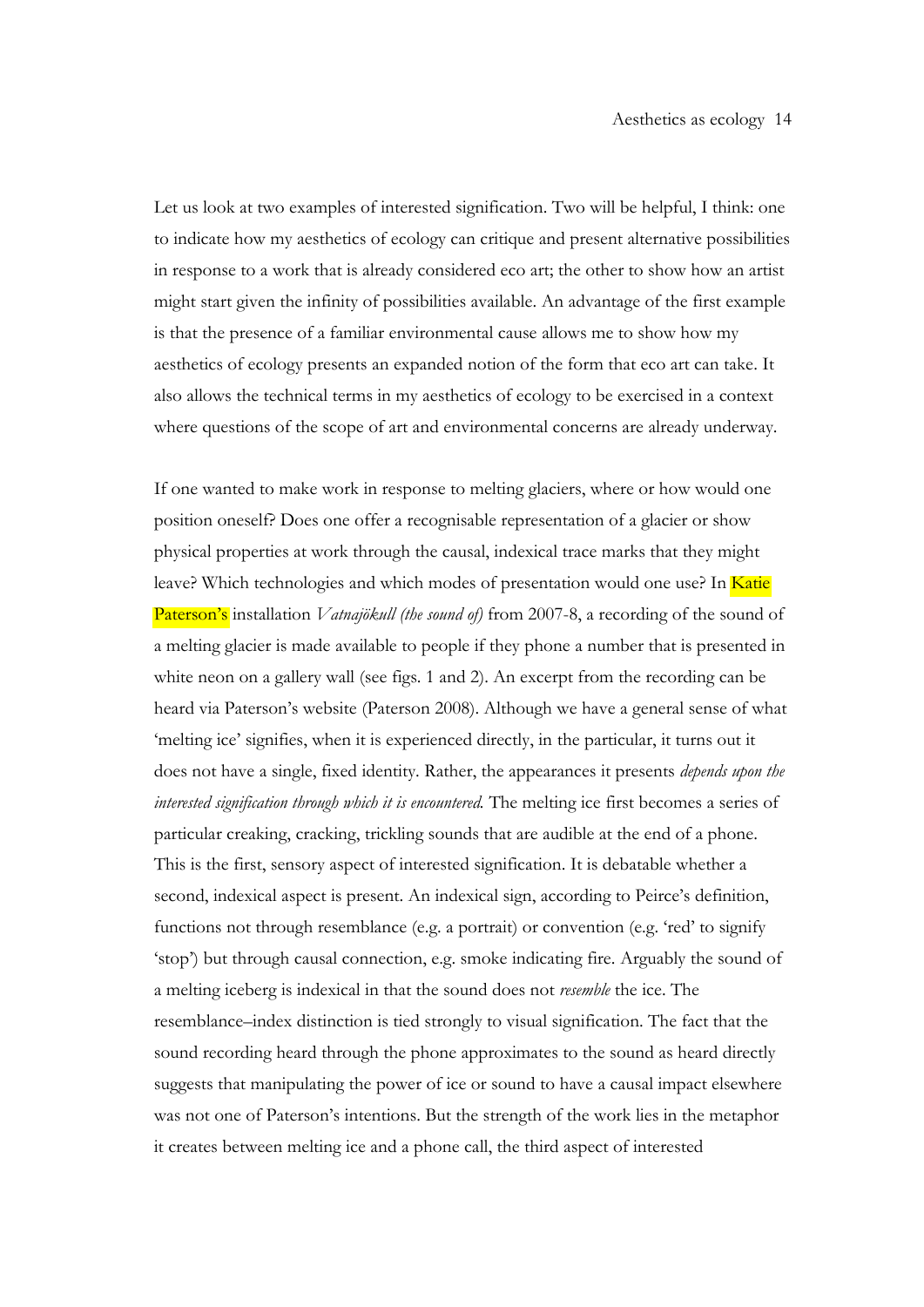signification. As a sound, melting ice goes beyond any general sense of what we think melting ice is, and draws upon qualities in the sound (creaks, cracks, roars, trickles, and other effects that are not so easily described) and the setting in which the sound is performed, in this case, at the end of a phone, a situation in which one is accustomed to talking to a friend, a lover or a colleague. The iceberg-as-sound is now heard through the intimacy and other emotions that surround human contact.

What other forms might a melting iceberg adopt as eco art? One of the arenas of possibility opened by conceptual art is the range of forms art can take and contexts in which it can sit once traditional genres have been rejected, with the suggestion that the work has a heightened autonomous, critical effect by employing forms or occurring in situations not normally associated with art. Criticality comes from the use of unfamiliar forms or situations, the argument has it, on the understanding that they are deployed in ways that put them in a new light or show them to have new effects. While having the sound of a melting glacier at the end of a phone line employs familiar sound recording technologies, i.e. causal interactions that have been established through decades of development in sound recording, a near-infinite fund of possibility remains to be explored in the causal, indexical potential of melting ice. The importance of indexical expression for my aesthetics is that it acknowledges the capacity of one object to act and leave a mark upon another independently of human interests in signification through resemblance and convention. It is recognition of the fact that objects have agency independently of human action. It is primarily discussed in aesthetics in relation to the notion of indexical drawing,9 and is an area that is ripe for examination in terms of Latour's actor-network theory (Latour 1993, 1999) and Harman's object-oriented ontology (Harman 2005). As Harman demonstrates, metaphor is vital to appreciating the agency of objects (in addition to its role as the third aspect of interested signification), because it provides a mechanism for understanding how the properties of one object can interact with the properties of another to create something that neither object in isolation could anticipate (Harman 2005: 101–24; 141–4). In terms of the value to the ecological aesthetics I am presenting, it results in the production of forms that cannot easily be categorised, at least not in the terms of the two starting objects, and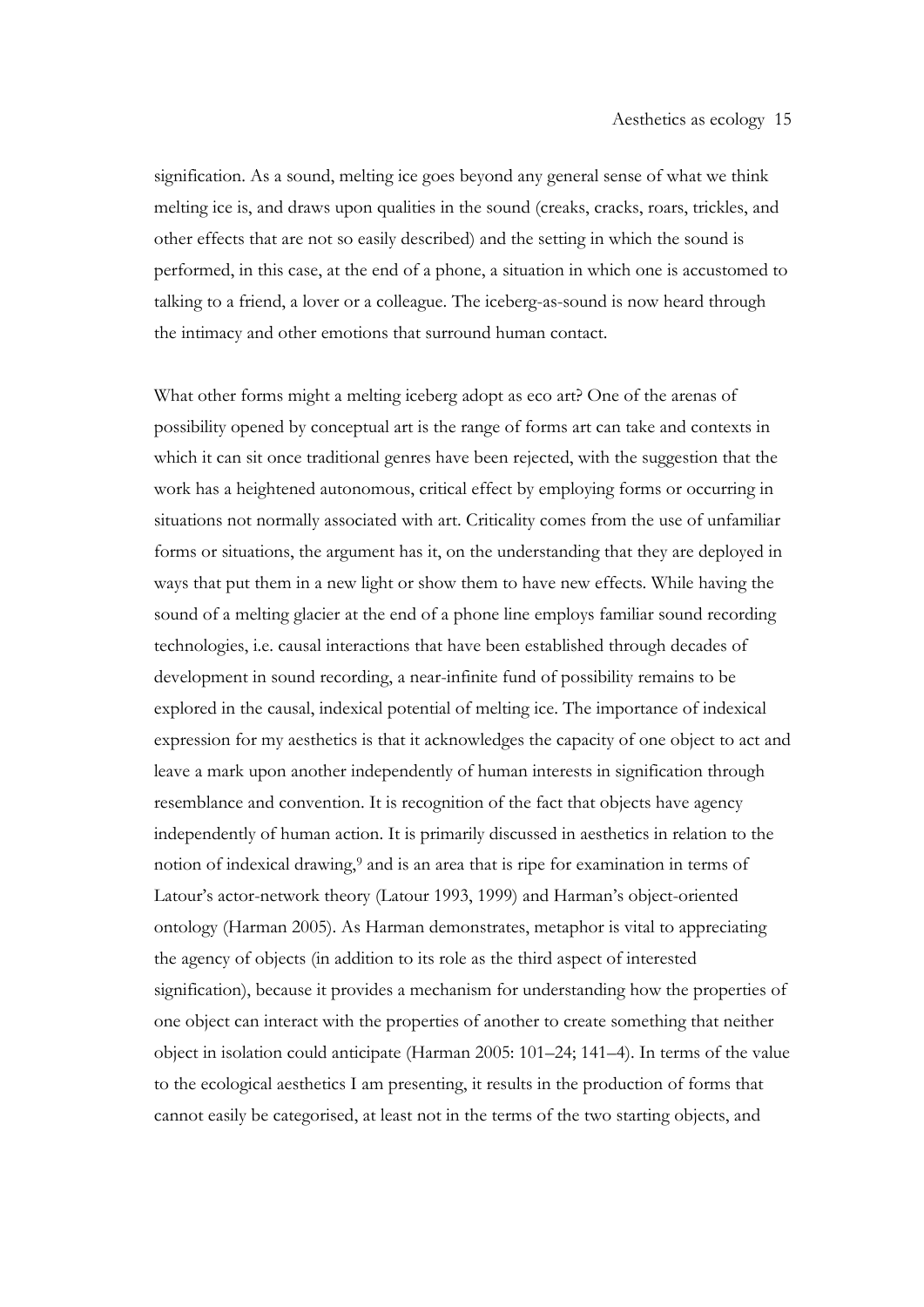which therefore acquire an allure that makes them and possibly their starting objects new concerns for the viewer.

A work that considers the indexical potential of melting icebergs would look to the kind of setting that allows the meltwater to exert its own agency. One possibility might be the installation of monolithic blocks of ice in a series of commercial or institutional spaces, possibly selected on the basis of their carbon footprint, which are then simply allowed to melt and damage surfaces, furnishings and equipment. The meltwater would disable electronic devices, carry particles of materials it finds on its course, and leave traces of them on any trace-bearing surface, e.g. walls and carpets. The damaged items would not just be left under the heading 'damaged items' but would be documented or explored by artists in ways that pursue alternative, possible indexical or metaphorical possibilities within the objects, and allow them to present appearances that go beyond 'throw away' categories of, for example, 'stained wall', 'sodden carpet', 'short-circuited computer'. The specks, swirls, stains and ripples of colour that might be brought to what was formerly a white wall are ripe for being described in metaphorical terms of, for example, movement, weight, tension, bodies. Drips of water landing on exposed concrete from a sodden carpet that is suspended in mid-air become very evocative. Are they footsteps? Are they distillations of former footsteps? Do the shifts in tone as the carpet changes from damp to dry make it appear map-like or sky-like? The documentation, in the form of photographs, records, installations, or other forms suggested by the damage, would be displayed in the effected space prior to or as part of the refurbishment process. Thought would be given as to whether the water used is actually from a melted iceberg or whether local tap water would do. Small-scale testmelts would be done to establish whether the different waters leave different traces, and how these differences affected interpretation. Funding would be secured to cover the cost of damage, lost productivity and health and safety administration.

It is more than likely that this will be interpreted as an act of destruction executed solely in the interests of disrupting the activities of companies or institutions, resulting in damaged furnishings and equipment, and photographs and records of the damage. However, it is more than this, and the case for the ecological value of the work would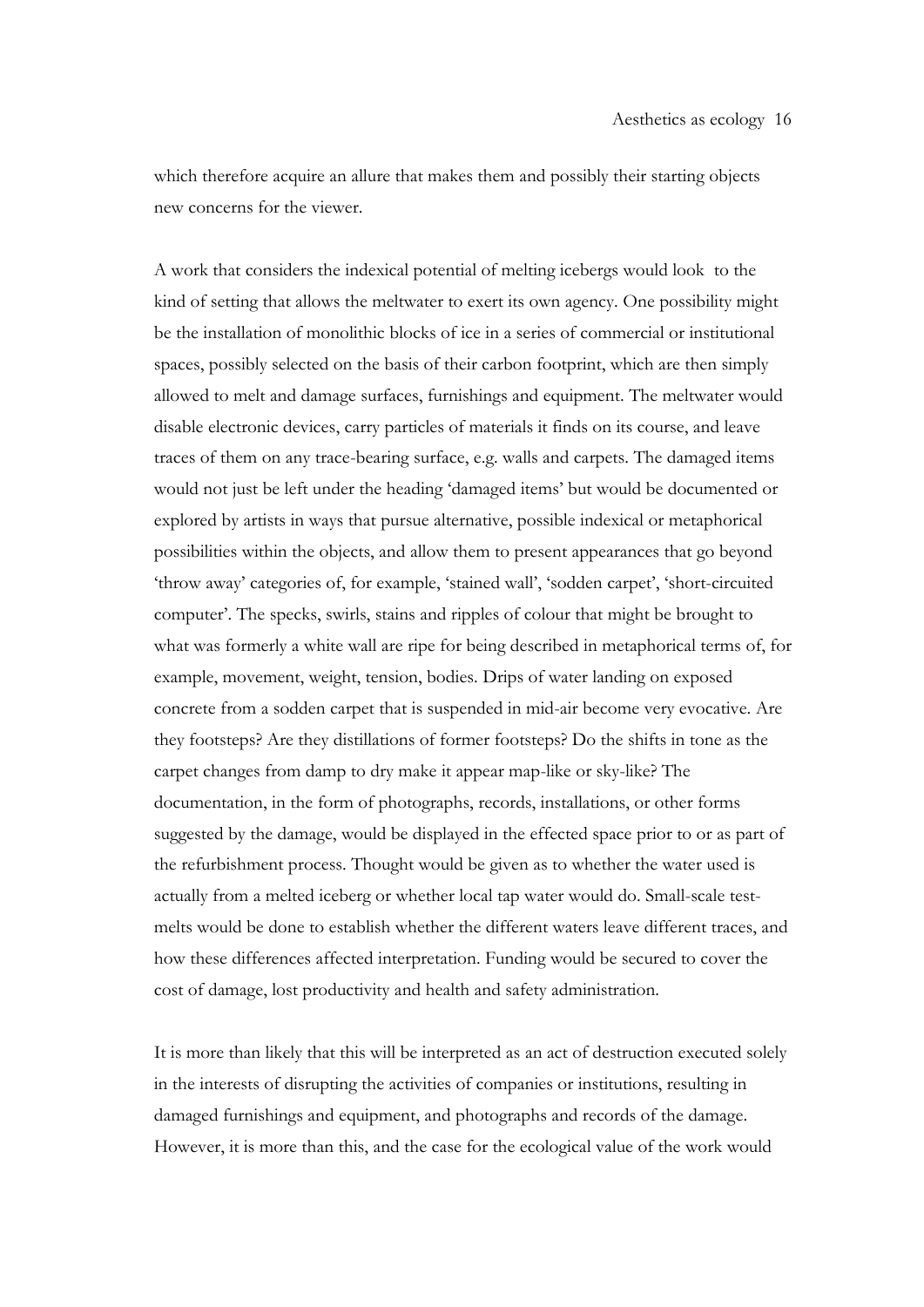be made in approaches to funding bodies and contender host organisations. It is a staged manifestation of the capacity of water to occupy places that most people do not want it to occupy, and to have effects in ways in which most people don't want it to have effects. The damage will obstruct the routine operation of the host organisation, not necessarily as an act of aggression but as an opportunity for staff and audience members to witness the capacity of objects to have a life or adopt a form that is other than the one into which it has been directed by design and manufacture. The effect on the working space with the water in it, and afterwards when artists are exploring the sensory, indexical and metaphorical properties of the damaged objects, would turn the working space into an art venue that not only offers an environmental message (climate change) but also demonstrates the ecological–phenomenological thesis that human being is located within a physical, technological environment that has an agency of its own. It is possible that the project would not get approval beyond a series of controlled, small-scale test-melts, and would instead become the cause of a long series of correspondence in which proposals to stage the project in the offices of selected companies are made, defended, rejected, amended, reconsidered, etc. Even then, the value of the preparation and administration should not be looked. Every email and every form has an aesthetic. Such documents include categories that indicate what takes priority, and phrases that have been informed to express an institution's position on a proposal. These too can be regarded as particular, indexical expressions of the power of water.

Example 2: if I am an artist, I will want to make something

For the second example, let us consider how an artist might start given the infinity of possibilities available. It will not have the same *particular* character of the first example, as the predicament in which I am placing artists and ecocritics is one where the nature and scope of eco art has been hollowed out, made entirely open, turned into an existential question. It is the path that is taken to choosing, forming and classifying the particular that is important, on my approach. I have suggested that, given the possibilities that are open between art and ecology, our condition as Da-seins, beings for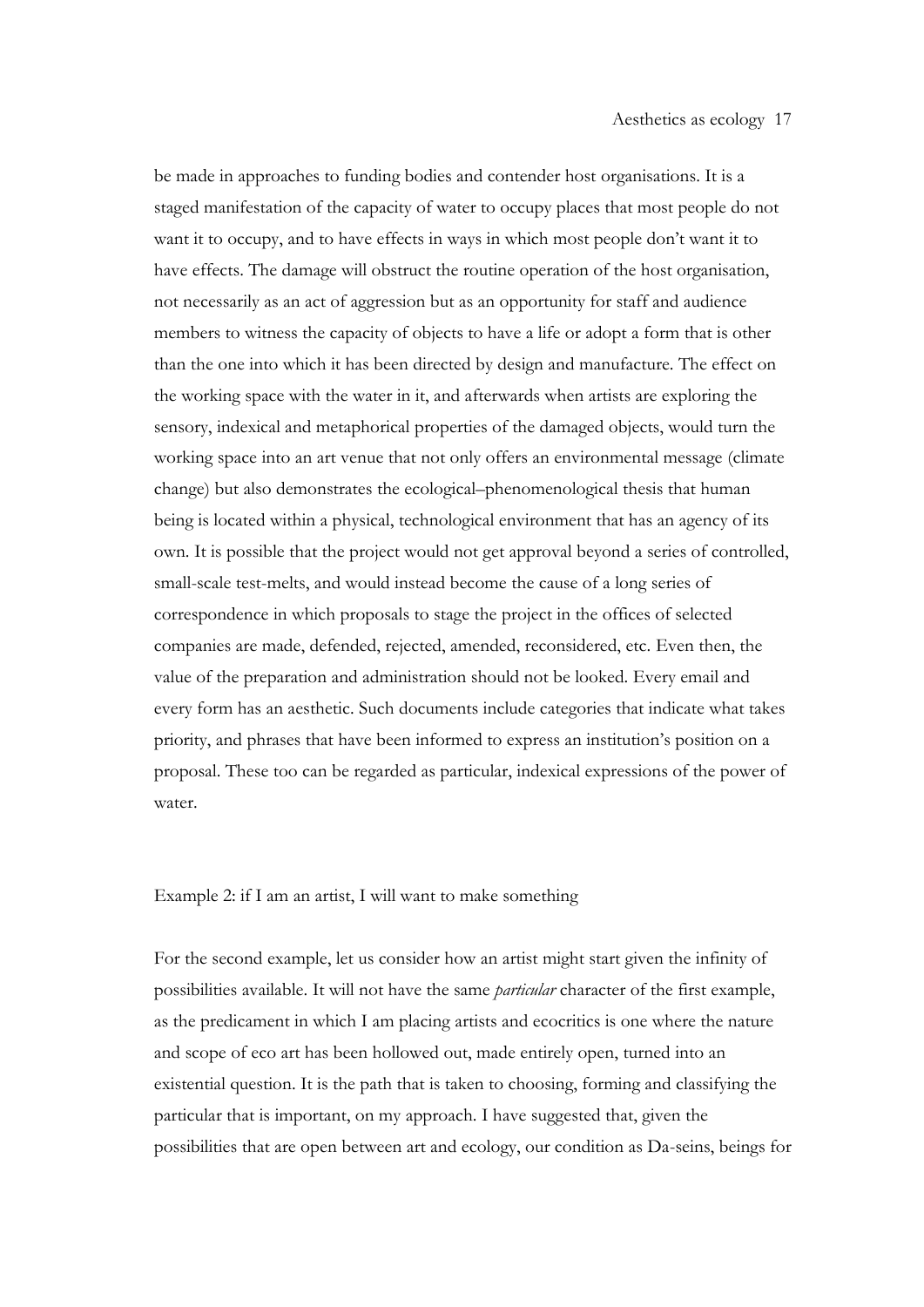whom the world is made manifest in the form of cares or concerns, can provide guidance on the nature and scope of eco art. If I am an artist, I will want to make some*thing*, and this something will be set within a network of interests and concerns, including contender materials and technologies, and the discourses which surround them. It is an existential choice because art and ecology are concepts whose range is so broad that, when they are combined, no prior, stable meanings are left – for example, painting, sculpture, representation, expression, on the side of art, and nature, landscape, and environment, on the side of ecology – that can act as a point of stability, beyond the fact that we are situated beings. As far as the artist is concerned, it is going to be first and foremost a matter of their concern (repetition intended) in the phenomenological sense that, in their life, they will be inclined towards or directed towards something that is important or significant, something that stands out. This is aesthetics as ecology: in standing out, that something will have to adopt a sensory, bodily or technological form, and that form will have material or technological properties that can act upon other properties in causal, indexical and surprising ways, with the surprise feeding back to bring new, metaphorical properties to the original concern, thereby expanding the ways in which that original concern sits in the world.

So, how do I choose a concern for the purpose of the example? To suggest it is a matter of selecting an item from a shelf misses the point that, from a phenomenological perspective, concerns are always, already active as inclinations and openings that constitute one's being in the world. If the example is to occur from the point of view of the artist, then one might start from my emphasis on the aesthetic, from the something I sense I want to explore, work towards or make. This is not me smuggling in a property from the history of art after I have claimed that its nature is in question after conceptual art, for my concept situates the aesthetic as the process of disclosure whereby all things are made manifest. The main idea behind 'interested signification' is that any object or event does not have a set, intrinsic identity or essential nature. Instead, it will always appear in some form or other depending upon the faculties or interest with which it is approached. In philosophy, this is the millennia-old contest between appearances and things in themselves. Since Democritus and Plato, philosophy has maintained the idea of an object that exists in its own terms, terms that are essential, unchanging and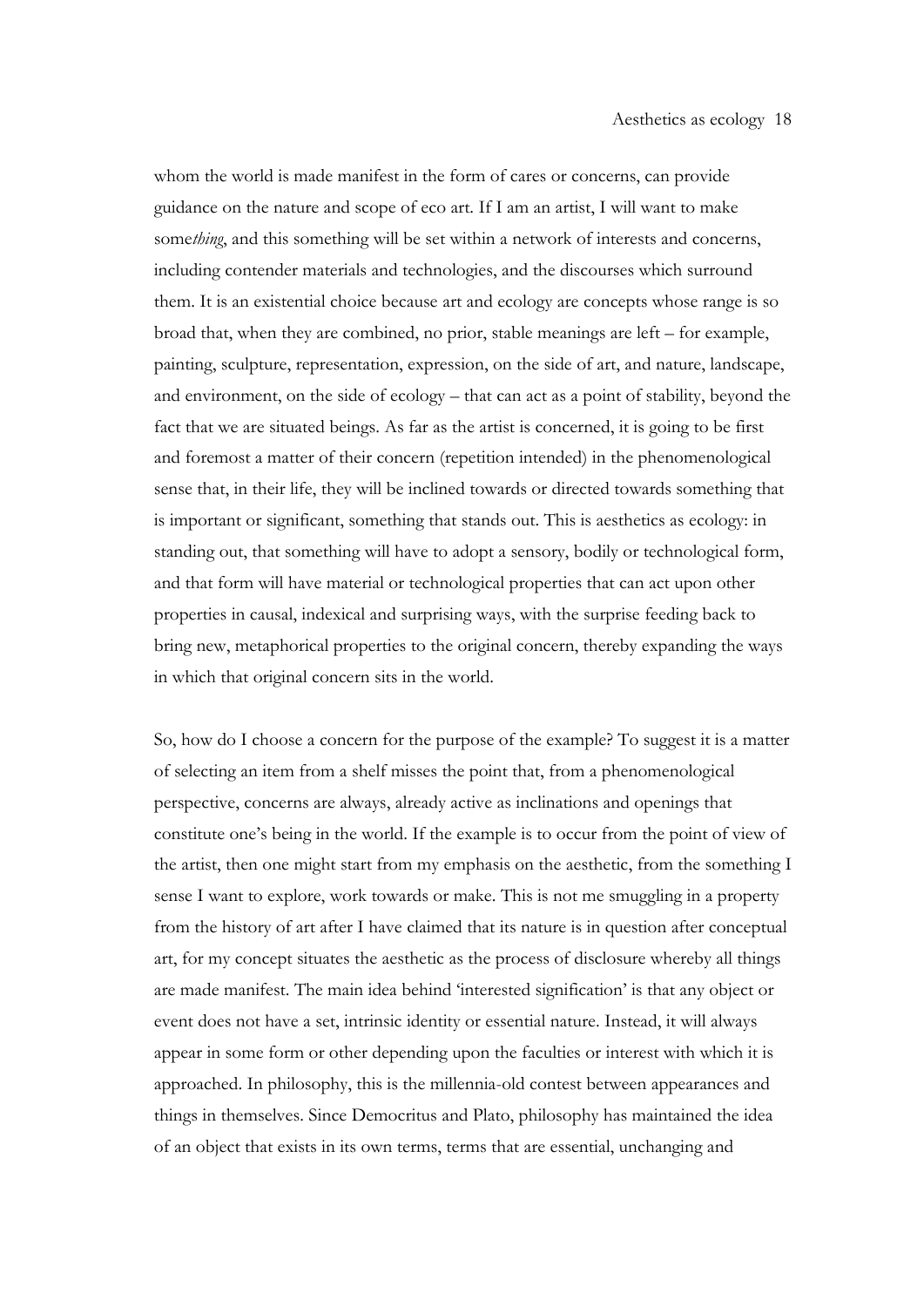independent of the conditions in which the object finds itself and the modes of perception introduced by a perceiver. Against this are theses from Berkeley and Kant in the eighteenth century onwards to the effect that objects always appear in specific ways according to the sensory faculties or conceptual filters that organise perception, and that concepts judged to be essential or universal are in fact inclined to accommodate the particularity of the senses.10

Suppose I was an artist who was also a keen cyclist, and wanted to explore the possibility of cycling as a critical art practice. What form might this take? The particularity of the aesthetic gets to work straight away, for as soon as one starts to consider the prospect, one bumps up against the question of which aspect of cycling is meant: racing, touring, commuting, mountain-biking, family, leisure, social interaction, town planning, or the fact that it is not motoring? There is also the way in which the bicycle, as a technology, changes Da-sein, the state of being in the world. When I am sitting or standing, I am aware of myself as a mass, a weight, positioned at a point, the ground a single, continuous pressure felt through my feet and legs. I can move forward by the distance permitted by the span of my legs. After each leg movement, the ground is there to meet me again, another familiar feeling of counter-pressure. As I move, the scenery changes very slightly, new sections of wall or door or greenery appearing in step with my movement. But when I sit on a bike, the world is no longer a single pressure, whether through two standing legs or one leg as the other is in motion. Instead, pressure is felt through my backside and perineum on the saddle, my hands on the handlebars and my legs on the pedals. The points of contact are also not simple acts of pressure but rather push-pull relationships on the handlebars and the pedals. When I move, when I turn the pedals, there isn't the on-off pressure of footsteps but a continuous movement in my legs, much more of a rising and falling sensation. In keeping with the continuous movement of my legs, I am carried through space in a line, not so much in a state of gliding but one where I am aware of the road as a series of pressures and bumps on scales of gentle-harsh and round-edge felt through the saddle.

One word or concern, 'cycling', opens up into a variety of aesthetic possibilities. One option might be to pay further close attention to the bodily experience of cycling and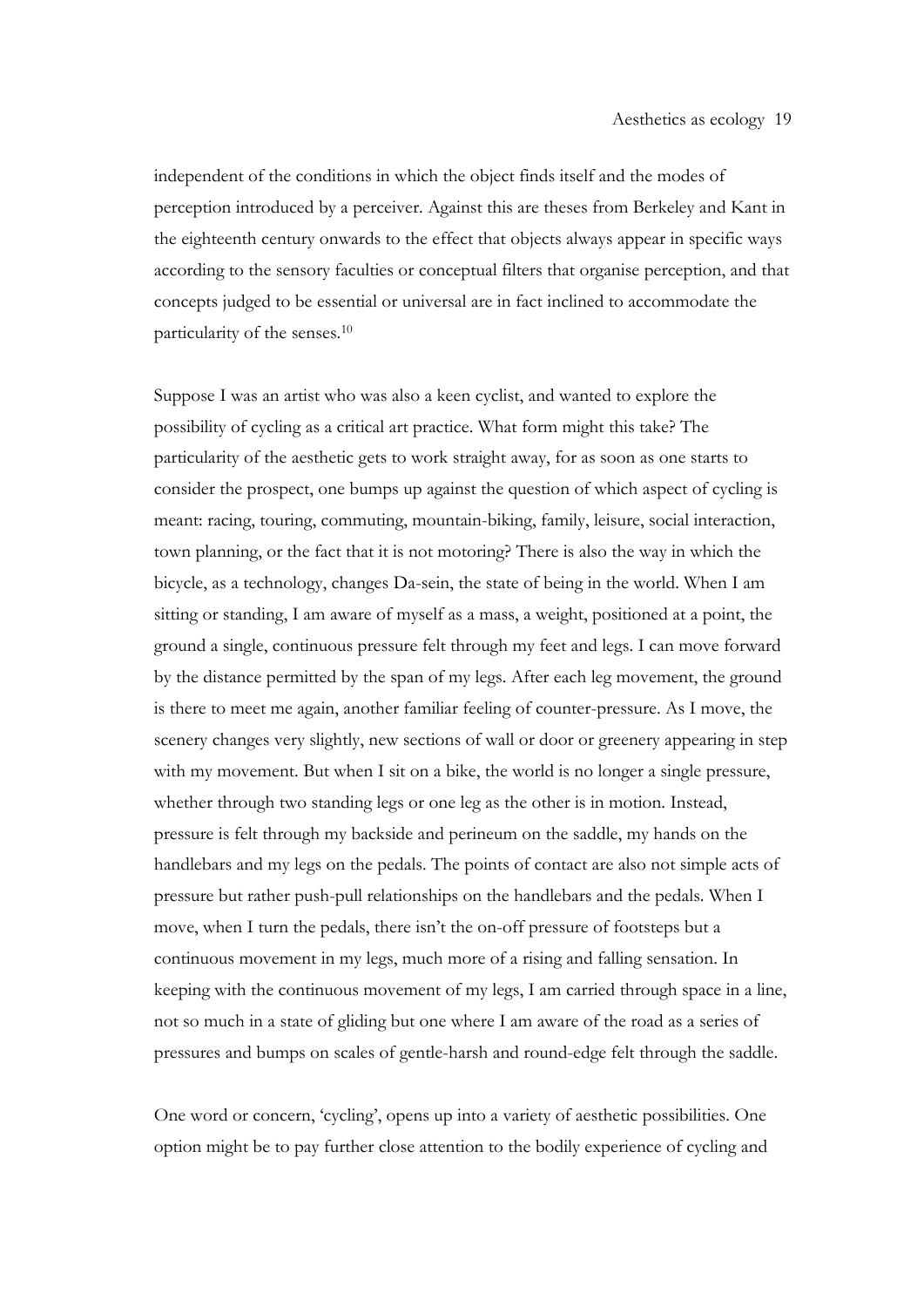consider how this might be expressed on a public scale. Alternatively, cycling as an alternative to driving in a car might emerge as prominent, in which case thought could be given to the particularities arising from the difference between cycling and driving. One example might be the space occupied by car parks, and to recreate life-size parking lots on walls in buildings or to reproduce them through large-scale photographs, so that we are made aware of the space that is occupied by a car, and that textures in the tarmac, surface cracks, the worn white lines delineating the space, and the oil stains can become objects of new and greater concern.

This might sound like I am saying that, in terms of eco art, anything goes. But the response makes two errors. In asserting '*anything* goes', it assumes that I am a detached, floating agent that can choose any aspect of life for the basis of an artwork whatsoever, with nothing to act as a guide or an indicator as to what might warrant attention. It essentially ignores the proposal from phenomenology that, as a Da-sein, I am always, already constituted by care, concern and openness, i.e. interests that have the potential to offer direction. Also, in asserting 'anything *goes*', it assumes that I can move entirely smoothly through the network of interests, concerns, materials, technologies and communities, arranging them so they satisfy my intention, when the point of this approach is that all these elements act as a nexus of forces, of which I am a part, with openings, alignments, intersections, redirections and resistances bringing new aspects to light, i.e. allowing cares and concerns to be expanded or transformed through new forms and appearances.

## Conclusion

Eco art poses a problem to classification because its two terms have such broad meaning: after conceptual art, there are no restrictions on the material form art can take, and ecology covers notions of environment, nature, interactions with nature, interconnection, and a fundamental, ontological condition of belonging. Rather than try to contain the overwhelming number of relationships and formations that are possible under 'eco art', I accepted the existential nature of the situation and turned to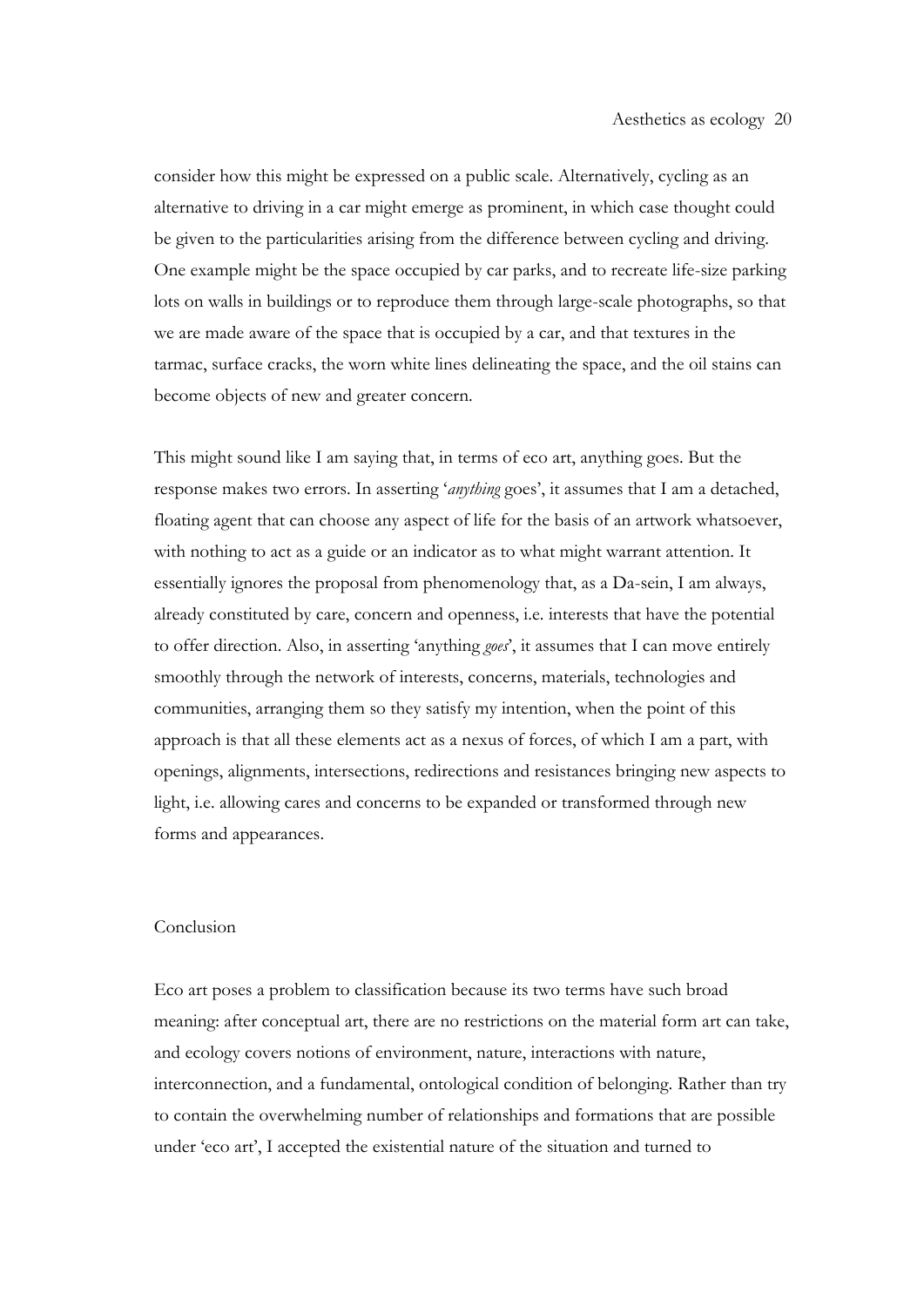Heidegger's phenomenology, a forerunner of existentialism. This presents the human as an opening in the world without an essence, whose being is constituted by the always, already active nature of sensation, the body and technology as a series of cares and concerns. What this philosophy supplies is recognition of the fact that we are always, already inclined towards portions of the world as a result of these concerns. Furthermore, it highlights that whatever we choose, reach for or make brings with it its own aesthetic qualities that offer what I termed 'interested signification', made up of: (1) particular, sensory detail; (2) properties that can create surprising effects through their causal interaction with adjacent materials; and (3) a further capacity to surprise through the metaphors that are created between these effects and the original interest. The ecological value of this process, taking 'ecology' in its broadest and oldest sense of belonging, is that objects and concepts that might ordinarily be seen as remote or unrelated to us are shown to have a power and a possibility for expression which can surprise, interrupt or present itself as an alternative to routine, object-directed, goaldirected perception.

One objection to this approach might be the point, often made against aesthetics, that whatever form is presented can be dismissed as just one more image or display or performance. The predicament is arguably becoming worse in the era of the interactive screen, when content can be dismissed with the swipe of a finger. The 'aesthetic' is customarily reserved as the adjective for describing the domain in which art is active critically, and so the political or ecological force of art is in question if an art event or proposition can be disregarded as one more 'whatever'. But on the account I have given here, the aesthetic also qualifies the way in which we are bodily and technologically situated in the world, and the way in which all concepts and concerns can be made particular through the senses. If the lack of care (in the general sense) for ecology or in what art can do in relation to ecology is the problem, then maybe a future eco art project might have as its concern (in the phenomenological sense) the question of how to make care and its absence the subject of the senses, indexicality and metaphor.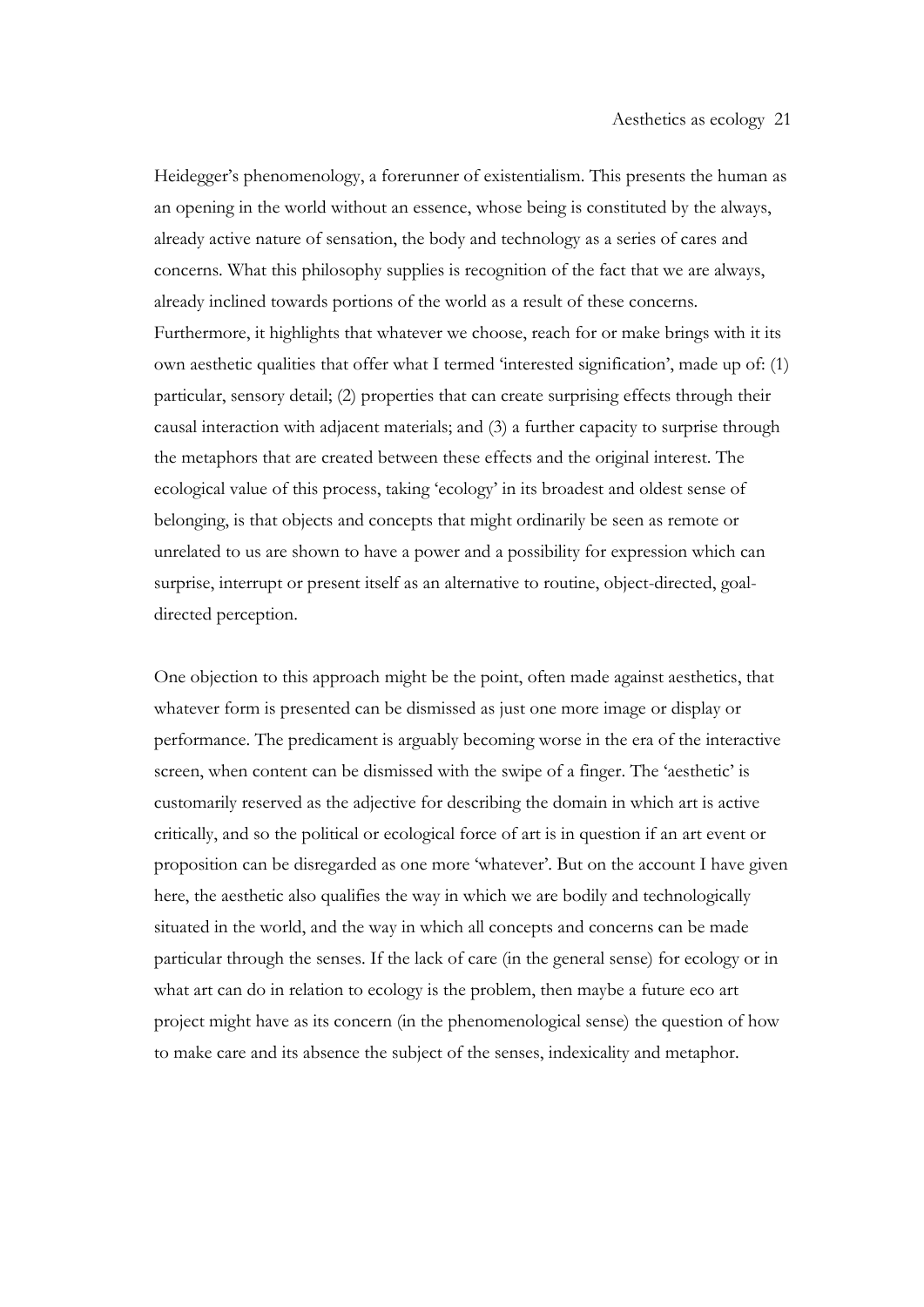### References

- Aristotle (1987). *Prior Analytics*, trans. P.T. Geach, in J.L. Ackrill (ed.), *A New Aristotle Reader*, Oxford: Clarendon Press.
- Brown, A. (2014). *Art and Ecology Now.* London: Thames and Hudson.

Carson, R. (1962). *Silent Spring.* New York: Houghton Mifflin.

- Garrard, G. (2012). *Ecocriticism*. Abingdon: Routledge.
- Haeckel, E.H. (1866). *Generelle Morphologie der Organismen.* 2 volumes. Berlin: G. Reimer.
- Harman, G. (2005). *Guerrilla Metaphysics: Phenomenology and the Carpentry of Things.* Chicago: Open Court.
- Heidegger, M. (1996). *Being and Time*, trans. J. Stambaugh, New York: State University of New York. Original work published 1928.
- Keller, D.R. and Golley, F.B. (2000). 'Introduction: ecology as a science of synthesis', in Keller and Golley (eds), *The Philosophy of Ecology: From Science to Synthesis.*  Athens: University of Georgia Press.
- Latour, B. (1993). *We Have Never Been Modern,* trans. C. Porter. Cambridge, Massachusetts: Harvard University Press.
- –––– (1999). *Pandora's Hope: Essays on the Reality of Science Studies.* Cambridge, Massachusetts: Harvard University Press.
- Miles, M. (2014). *Eco-Aesthetics: Art, Literature and Architecture in a Period of Climate Change.*  London: Bloomsbury.
- Morton, T. (2007). *Ecology Without Nature: Rethinking Environmental Aesthetics.* Cambridge, Massachusetts: Harvard University Press.
- –––– (2010). *The Ecological Thought.* Cambridge, Massachusetts: Harvard University Press.
- Naess, A. (1973). 'The shallow and the deep, long-range ecology movement'. *Inquiry* 16, pp. 95–100.
- Paterson, K. (2008). *Vatnajökull (the sound of).* Online: http://katiepaterson.org/vatnajokull/ (accessed 6 January 2016).
- Pignarre, P. and Stengers, I. (2011). *Capitalist Sorcery: Breaking the Spell,* trans. A. Goffey. Basingstoke: Palgrave Macmillan.
- Plato (1987) *Theaetetus,* trans. R. Waterfield, London: Penguin.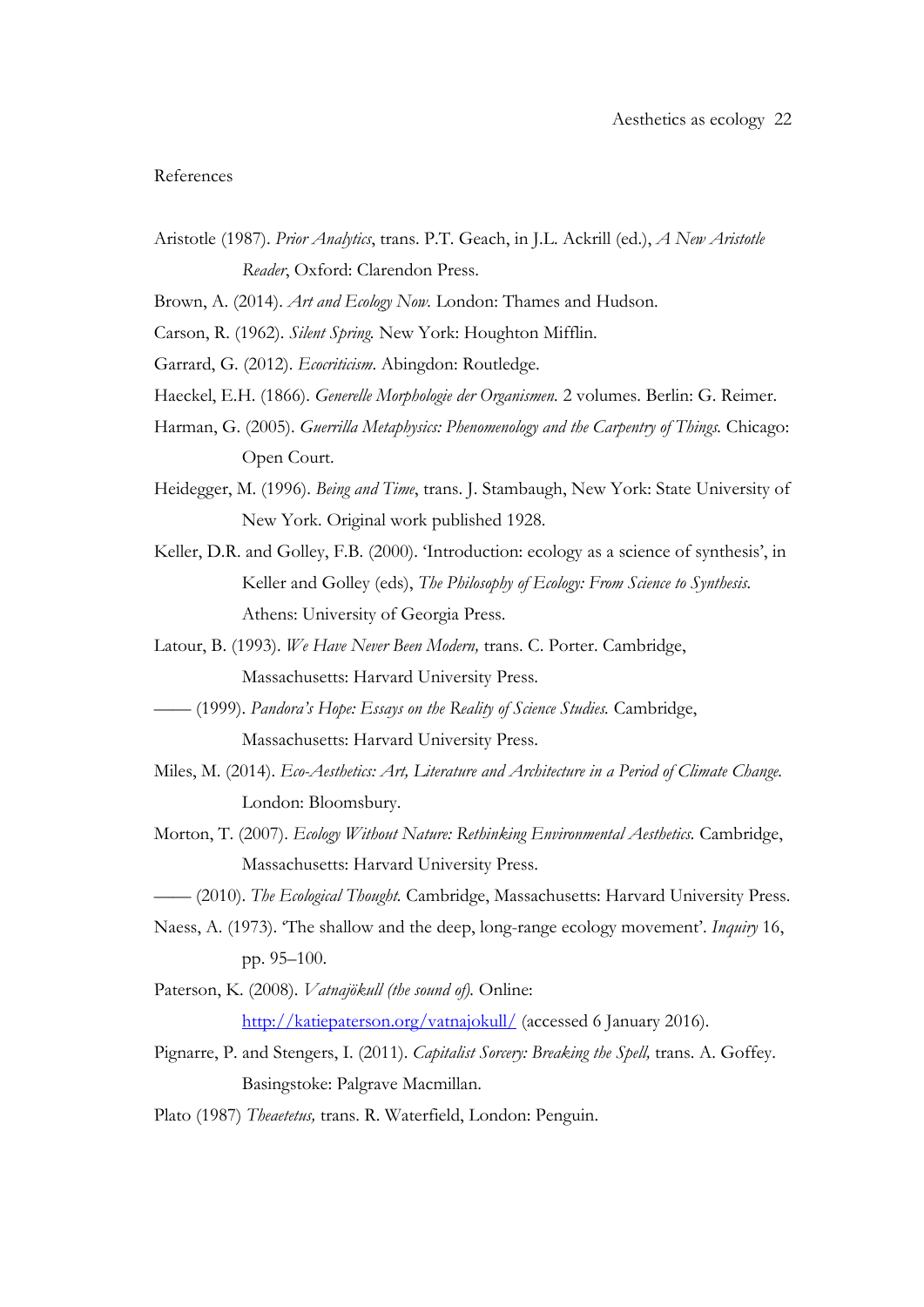Weintraub, L. (2012). *To Life: Eco Art in Pursuit of a Sustainable Planet.* Berkeley: University of California Press.

## Illustrations

Fig. 1. Katie Paterson, *Vatnajökull (the sound of),* 2007/8. Hydrophone, mobile phone, amplifier, neon. Installation view, Iceland, 2007. Photo © Katie Paterson, 2007. Courtesy of the artist.

Fig. 2. Katie Paterson, *Vatnajökull (the sound of),* 2007/8. Hydrophone, mobile phone, amplifier, neon. Installation view, Modern Art Oxford, 2008. Photo © Katie Paterson, 2008. Courtesy of the artist.

#### **Notes**

<sup>1</sup> Hanfling, O. (1992). 'The problem of definition', in O. Hanfling (ed.), *Philosophical Aesthetics.* Milton Keynes and Oxford: Open University and Blackwell, pp. 1–40; this reference pp. 7–8.

<sup>3</sup> Hughes, J.D. (1985). 'Theophrastus as ecologist', *Environmental Review* 9, no. 4, pp. 296–306.

<sup>4</sup> I have adopted the hyphenated spelling of 'Da-sein' as used by Stambaugh in her recent translation of *Being and Time* (Heidegger 1996). 'It was Heidegger's express wish', she writes, 'that in future translations the word *Dasein* should be hyphenated' (p. xiv; original italics). Heidegger's thinking, Stambaugh continues, was that, with hyphenation,

the reader will be less prone to assume he or she understands it to refer to 'existence' (which is the orthodox translation of *Dasein*) and with that translation surreptitiously bring along all sorts of psychological connotations. It was Heidegger's insight that human being is *uncanny*: we do not know who, or what, that is, although, or perhaps precisely because, we *are* it.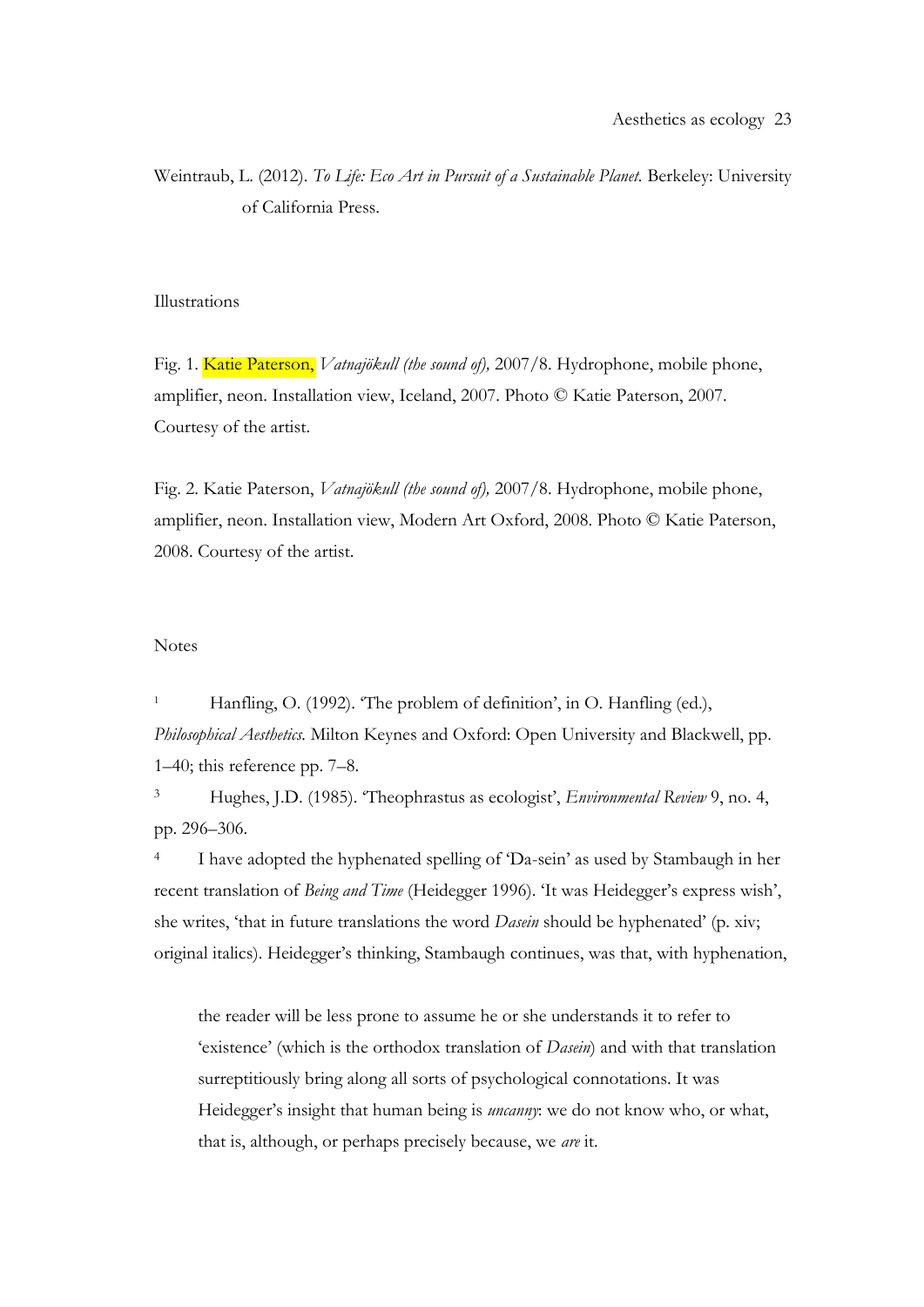(Heidegger 1996: xiv; original italics)

The hyphen in Da-sein introduces a sense of the uncanny. Rather than having Da-sein remain as a word which refers straightforwardly to human being as a clearly circumscribed thing – to existence or to the subject – the hyphen maintains the reference to us but at the same time makes it other than us. It emphasises that human being is distributed in a way that dualistic, Cartesian, subject–object terminology does not easily accommodate: a 'being there', an entity whose *being* is located and extended *in the world*.

<sup>5</sup> For a good definition of *Sorge*, see Inwood, M. (1999). *A Heidegger Dictionary.*  Oxford: Blackwell, pp. 35–7.

<sup>6</sup> Although, given Weintraub's investment in the categorisation of eco art, it is not surprising that her introduction to the survey is an account of what eco art is and *what it is not.* Some artworks that seek to be ecological by considering the interests of *nonhuman* life, she argues, end up doing so in very *human* terms. Nature is approached as 'a medium of exchange, a source of wealth, a repository of resources, and a depository for waste' (Weintraub 2012: 16). Such works, she asserts, are not eco art. For example, Andy Warhol's 1964 lithograph *Flowers* is disregarded because its production process 'encapsulates the anthropocentric reliance upon commerce and industry' (Weintraub 2012: 11), and Walter De Maria's earth sculpture *Lightning Field* from 1977 is dismissed because of the constant restoration work that is needed to maintain its 400 steel poles after damage from lightning strikes is judged to be in defiance of the decay inherent in ecosystem dynamics (Weintraub 2012: 14). The problem with this distinction, however, is it relies on the idea that 'human' and 'nature' can be neatly separated out. It also fails to consider the critical potential of working with certain technologies to achieve aesthetic effects that call attention to the different ways in which physical forces can manifest themselves.

For Peirce's introduction of the concept of an indexical sign, see Peirce, C.S. (1982). *The Writings of Charles S. Peirce: A Chronological Edition,* Volume 2, ed. Peirce Edition Project. Bloomington: Indiana University Press.